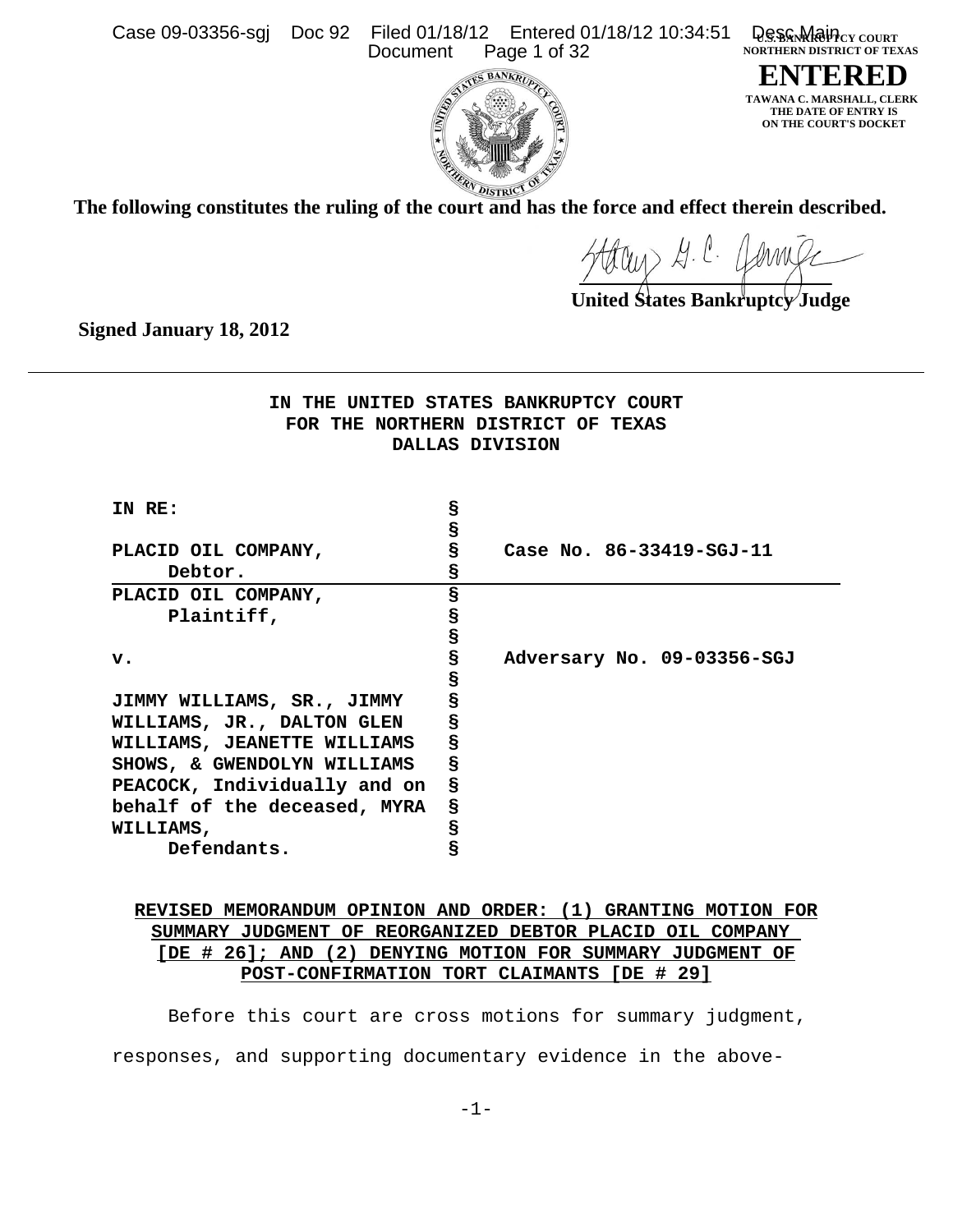# Case 09-03356-sgj Doc 92 Filed 01/18/12 Entered 01/18/12 10:34:51 Desc Main Document Page 2 of 32

referenced adversary proceeding (the "Adversary Proceeding").<sup>1</sup>

 Placid Oil Company ("Placid" or "Reorganized Debtor"), the Plaintiff in this Adversary Proceeding, was in a Chapter 11 bankruptcy case in the mid-1980s. Placid filed this Adversary Proceeding, approximately two decades after confirmation of a Chapter 11 plan and closure of its bankruptcy case, in order to determine whether certain tort claims that have been asserted in a Louisiana state court, post-confirmation, by Jimmy Williams, Sr., Jimmy Williams, Jr., Dalton Glen Williams, Jeanette Williams Shows, and Gwendolyn Williams Peacock, individually and on behalf of the deceased, Myra Williams (collectively, the "Post-

<sup>1</sup> Specifically, the court refers to: (1) Placid Oil Company's Motion for Summary Judgment and Brief in Support That Defendants' Claims Against Placid Oil Company Were Discharged in the Chapter 11 Case and are Forever Barred along with Exhibits A-O [DE ## 26, 27 & 28] (collectively, "Placid's MSJ"); (2) the Williams Defendants' Response and Brief in Opposition to Placid Oil Company's Motion for Summary Judgment [DE ## 36 & 37]; (3) the Williams Defendants' Motion for Summary Judgment and Brief in Support along with Exhibits 1, 1-A, 1-B, 1-C, 1-D, 1-E, and 1-F [DE ## 29, 30 & 31] (collectively, the "Post-Confirmation Tort Claimants' MSJ"); (4) Placid Oil Company's Response and Brief in Opposition to Defendants' Motion for Summary Judgment along with Exhibits A, B, B-1, B-2, C, C-1, C-2, C-3, C-4, C-5, C-6, C-7, C-8, C-9, C-10, C-11, C-12, C-13, C-14, C-15, C-16, C-17, C-18, C-19, C-20, C-21, C-22, C-23, C-24, C-25, C-26, C-27, and C-28 ("Placid's Response") [DE ## 33, 34 & 35]; and (5) Notice of New Case Law Authority [DE # 40]. At the hearing held on the cross motions for summary judgment, the court orally granted Placid Oil Company's Motion to Strike Defendants' Untimely Reply and Brief in Support [DE # 50], which related to the Williams Defendants' Reply to Placid Oil Company's Response and Brief in Opposition to Defendants' Motion for Summary Judgment [DE ## 48 & 49] (collectively, "Defendants' Reply"). Accordingly, the court did not consider the Defendants' Reply in reaching its ruling contained herein.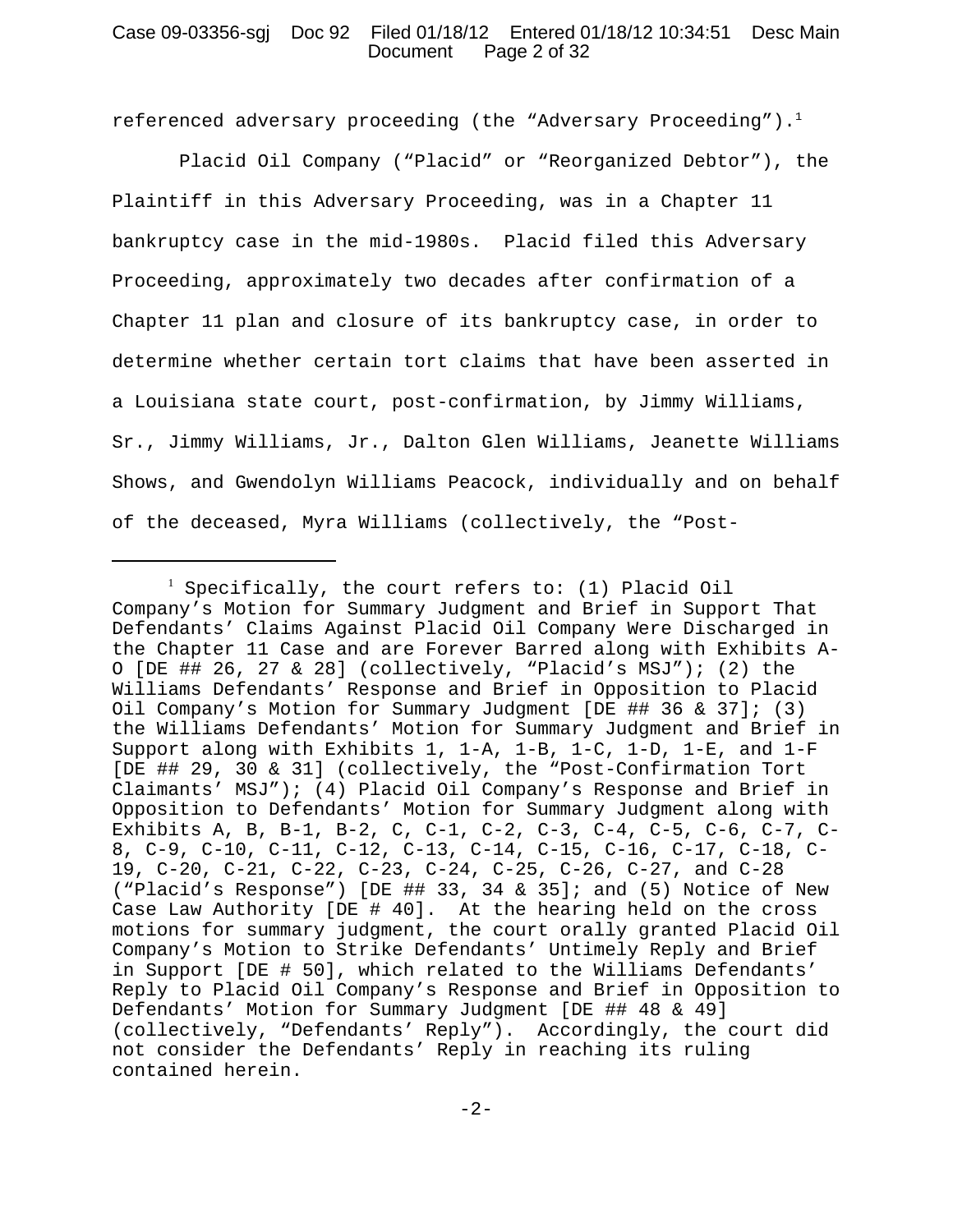#### Case 09-03356-sgj Doc 92 Filed 01/18/12 Entered 01/18/12 10:34:51 Desc Main Document Page 3 of 32

Confirmation Tort Claimants," "Williams Defendants," or "Defendants"), were discharged by the Confirmation Order in Placid's chapter ll case.

On March 21, 2011, this Adversary Proceeding seemed to be concluded, when this court entered a Memorandum Opinion and Order: (1) Granting Motion for Summary Judgment of Reorganized Debtor Placid Oil Company; and (2) Denying Motion for Summary Judgment of Post-Confirmation Tort Claimants [DE ## 58 & 59] (the "Original Opinion"). Then, on June 8, 2011, Placid filed a Motion to Reopen Summary Judgment Record and to Alter or Amend Memorandum Opinion (the "Motion to Reopen") [DE # 78]. The Motion to Reopen was filed due to certain late-discovered errors that were contained in an "Agreement of Counsel Regarding Assumed Facts for Adversary Proceeding 09-3356" and submitted to the court as part of the original summary judgment record. Specifically, these late-discovered errors had to do with the number of post-confirmation, asbestos-related claims that have been brought over the last several decades against Placid. On July 27, 2011, the Court entered its Order Reopening Summary Judgment Record and Setting Filing Deadlines [DE # 81] (the "Order Reopening Record"). The Order Reopening Record allowed for the filing of a "Revised Agreement of Counsel Regarding Assumed Facts for Adversary Proceeding 09-3356" (the "Revised

 $-3-$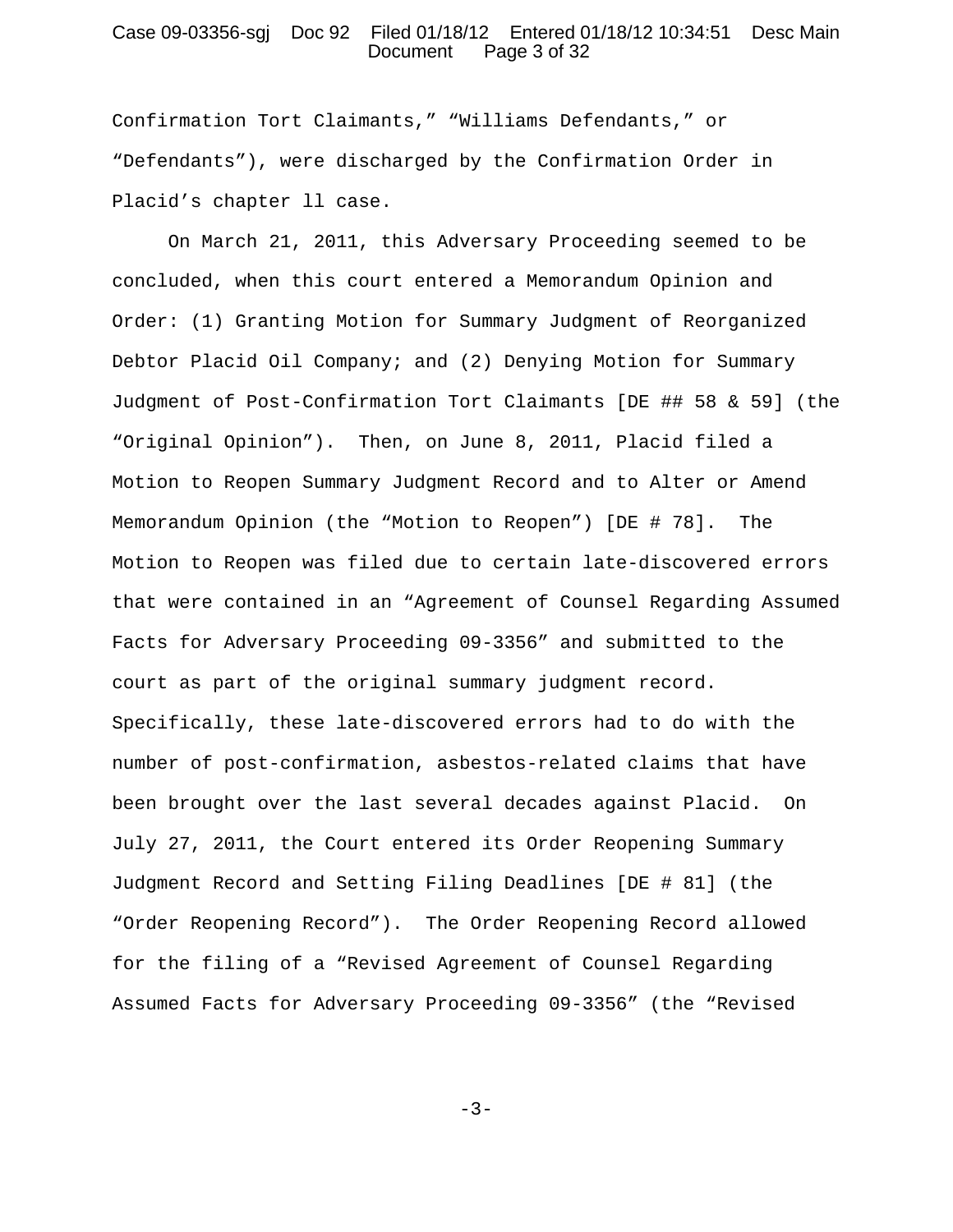# Case 09-03356-sgj Doc 92 Filed 01/18/12 Entered 01/18/12 10:34:51 Desc Main Document Page 4 of 32

Agreement")<sup>2</sup> as well as additional briefing by both Placid and the Williams Defendants, but only as to issues raised by the changes to the assumed facts. After considering the Revised Agreement filed on August 18, 2011 at Docket Entry # 86 (along with the Gary Affidavit in support), as well as the additional briefing, $3$  the court has concluded that the revised facts do not impact the ultimate ruling contained in the Original Opinion, but, that certain revisions to the Original Opinion are, nonetheless, necessary. For the reasons set forth below: (1) Placid's MSJ is *granted*; and (2) the Post-Confirmation Tort Claimants' MSJ is *denied*. This Revised Memorandum Opinion and Order is issued pursuant to Federal Rule of Bankruptcy Procedure 7056.

 $^{\rm 2}$  Per the Order Reopening Record, Placid also filed an additional summary judgment Affidavit of Claudia H. Gary on August 9, 2011 at Docket Entry # 83 (the "Gary Affidavit"), verifying the accuracy of the revised information regarding postconfirmation, asbestos-related claims that were set forth in the Revised Agreement.

 $^3$  In light of the Revised Agreement, both Placid and the Williams Defendants each submitted a supplemental appendix along with their briefing [DE ## 89 and 91]. The Supplemental Appendices submitted by Placid and the Williams Defendants each contained the Revised Agreement. The Williams Defendants' Supplemental Appendix also included the Affidavit of Debra L. Innoncenti (Defendants' Supplemental Exhibit 1) as well as several other pleadings that were filed with the court in this Adversary Proceeding (Defendants' Supplemental Exhibits 1-A, 1-B,  $1-C$ ,  $1-D$ , and  $1-E$ ).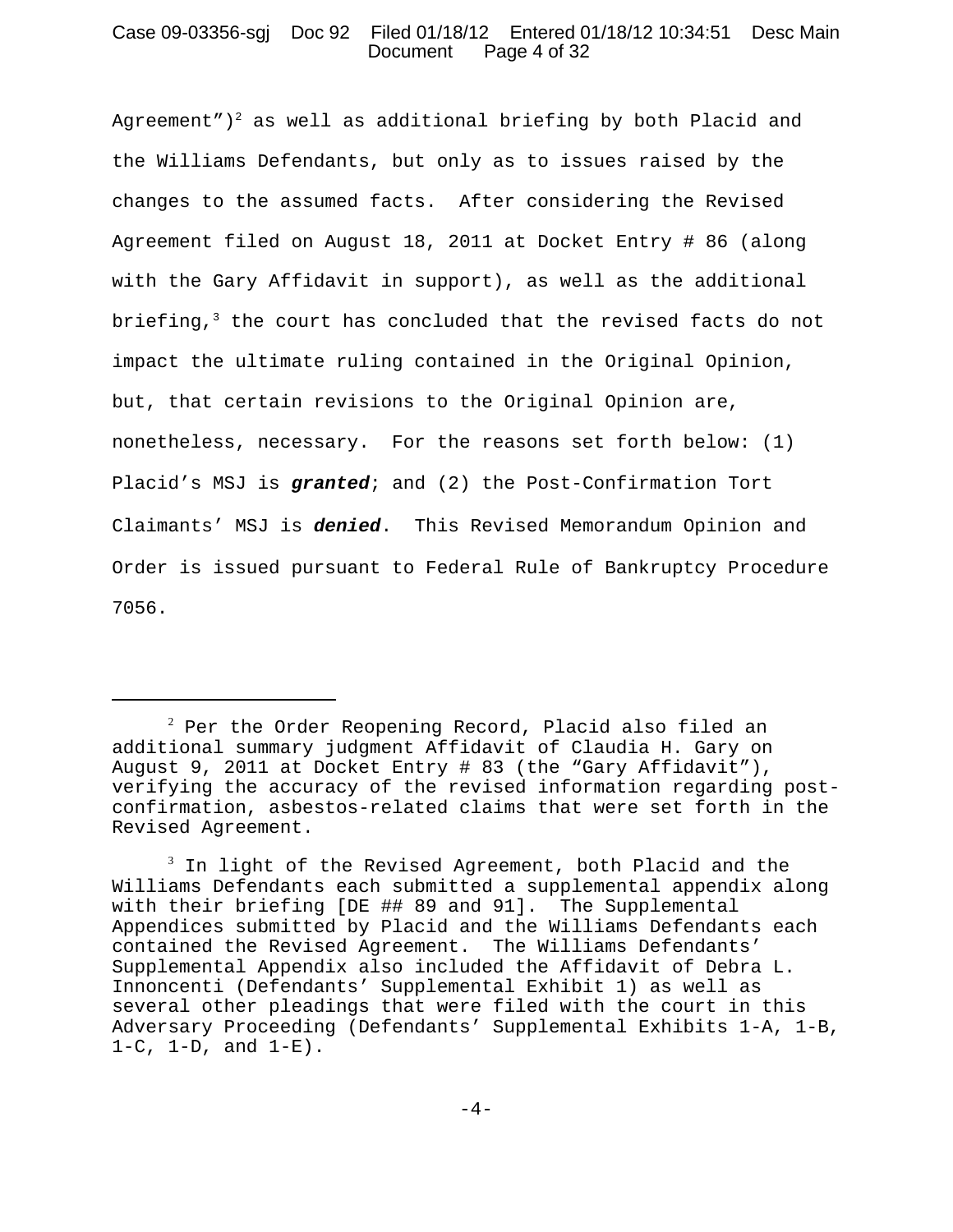# Case 09-03356-sgj Doc 92 Filed 01/18/12 Entered 01/18/12 10:34:51 Desc Main Document Page 5 of 32

#### **I. UNDISPUTED MATERIAL FACTS4**

#### *A. The Placid Bankruptcy Case*

Placid is an oil and gas company that was, at least at the time of its bankruptcy filing, headquartered in Dallas, Texas. In connection with its business, Placid formerly owned and operated a large natural gas field and processing facility in Black Lake, Natchitoches Parish, Louisiana (the "Black Lake Facility").

In the mid-1980s, the price of oil dropped precipitously, and Placid was unable to continue paying its debts. In order to prevent a threatened foreclosure, Placid commenced the abovereferenced bankruptcy case (the "Bankruptcy Case"). On November 19, 1986, the court entered an Order Setting Bar Date [DE # 1184 in the Bankruptcy Case], which set January 31, 1987 as the bar date for potential creditors of Placid to file claims.<sup>5</sup> On three

<sup>&</sup>lt;sup>4</sup> The majority of the facts in this Adversary Proceeding are agreed by the parties to be undisputed, as set forth in the Revised Agreement. Placid's Supplemental Exhibit A and the Defendants' Supplemental Exhibit 1-F, are identical copies of the Revised Agreement. The remaining summary judgment evidence will be referred to as "Placid's Exhibit " [*see* DE # 28], "Defendants' Exhibit \_\_" [see DE # 30], "Placid's Response Exhibit " [see DE # 35], "Placid's Supplemental Exhibit \_" [see DE # 89], or "Defendants' Supplemental Exhibit \_ " [see DE # 91]. The court also has discretion to take judicial notice of all documents filed with this court in the Adversary Proceeding. *See Goldberg v. Craig (In re Hydro-Action, Inc.)*, 341 B.R. 186, 188 (Bankr. E.D. Tex. 2006) (citing Fed. R. Evid. 201(b), (f)).

<sup>5</sup> *See* Placid's Exhibit D.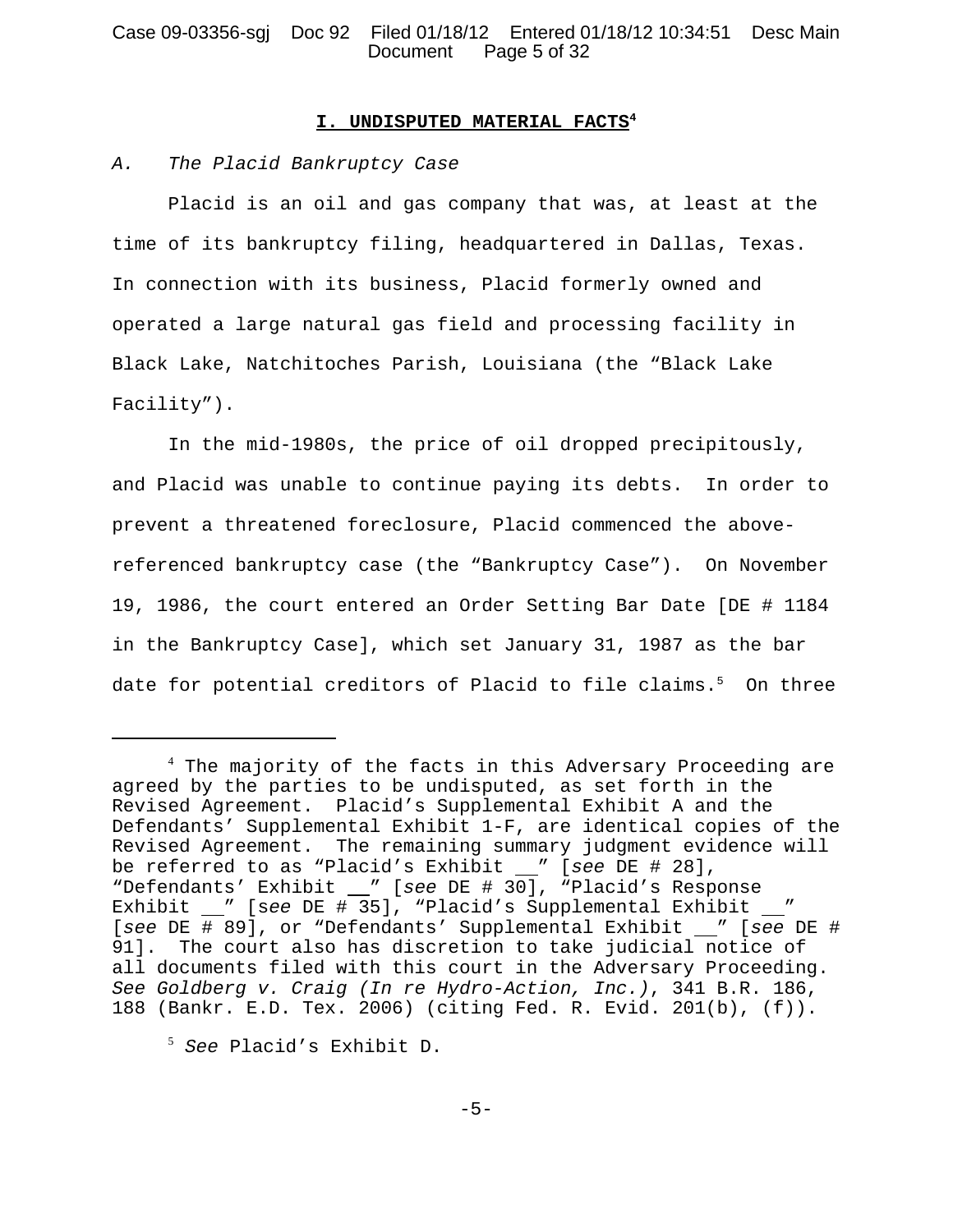### Case 09-03356-sgj Doc 92 Filed 01/18/12 Entered 01/18/12 10:34:51 Desc Main Page 6 of 32

occasions (*i.e.,* on January 2, 1987, January 9, 1987, and January 16, 1987), a Notice of Bar Date was published in the *Wall Street Journal*, a newspaper of national circulation that was available in Louisiana.<sup>6</sup>

During the course of the Bankruptcy Case (specifically, in June 1988), Placid sold the Black Lake Facility to NERCO Oil and Gas, Inc., pursuant to a Bankruptcy Code section 363 sale order, in order to eventually fund a plan of reorganization.<sup>7</sup> Three months later, on September 30, 1988, Placid confirmed its Fourth Amended Plan of Reorganization (the "Plan"). The Order confirming the Debtor's Plan (the "Confirmation Order") provided that all claims against Placid that arose on or before September 30, 1988 (*i.e.,* the confirmation date), were forever discharged except for the Reorganized Debtor's obligations under the Plan (the "Discharge").<sup>8</sup> The Confirmation Order also prohibited claimants from pursuing the Reorganized Debtor to enforce any claims that fell within the scope of the Discharge (the "Discharge Injunction"). $9$  It has been agreed, for purposes of this Adversary Proceeding that, pre-confirmation, no asbestos-

- <sup>7</sup> *See* Placid's Exhibit K.
- <sup>8</sup> *See* Placid's Exhibit L, paragraph 2.
- 9 *See* Placid's Exhibit L, paragraph 5.

-6-

<sup>6</sup> *See* Placid's Exhibits E, F & G.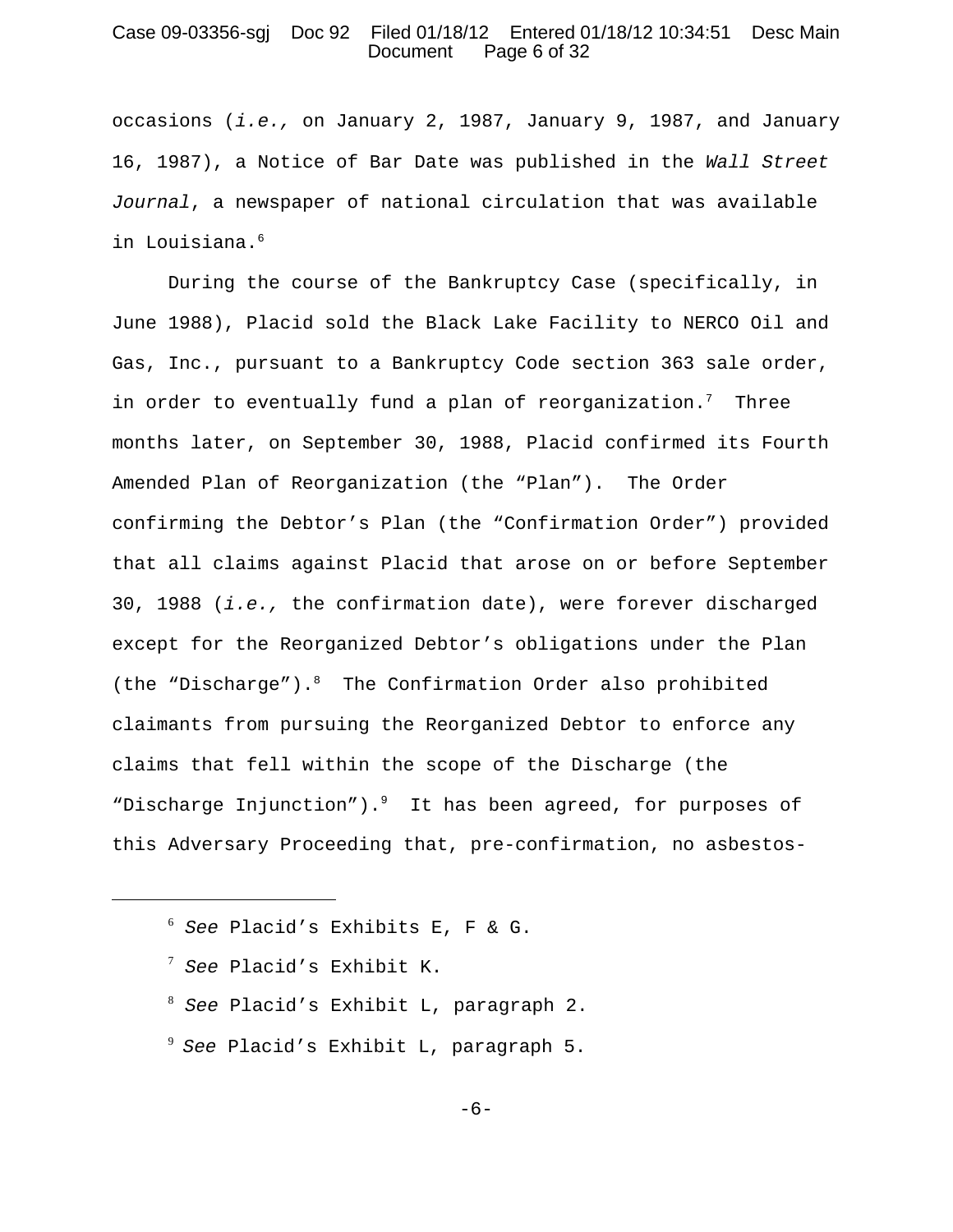## Case 09-03356-sgj Doc 92 Filed 01/18/12 Entered 01/18/12 10:34:51 Desc Main Document Page 7 of 32

related claims had ever been filed against Placid.<sup>10</sup> *B. The Claims of the Post-Confirmation Tort Claimants*

The Post-Confirmation Tort Claimants are the surviving widower (age 69) and four adult offspring (in their 30's and 40's) of Mrs. Myra Williams ("Mrs. Williams"). The Post-Confirmation Tort Claimants allege that they have suffered damages due to the death of Mrs. Williams, on August 9, 2003, allegedly caused by Mrs. Williams' exposure to asbestos dust and fibers when she handled and laundered the allegedly asbestosladen clothing of her husband, Jimmy Williams, Sr. ("Mr. Williams"). Mr. Williams was employed at the Black Lake Facility, first by Placid, between 1966 and 1988, and then by NERCO and other subsequent owners of the Black Lake Facility, from 1988 to 1995. Thus, Mr. Williams worked at the Black Lake Facility for almost 30 years (1966-1995). In the course of performing his work, the parties agree that Mr. Williams was occupationally exposed to large quantities of asbestos-containing insulation products that were utilized and/or handled by, or in the close proximity of, Mr. Williams. $11$  Mr. Williams' initial

<sup>10</sup> *See* Placid's Supplemental Exhibit A, paragraph 12. Moreover, no asbestos-related claims were asserted against Placid before the Bankruptcy Case was administratively closed on April 7, 1997. *Id.*

<sup>11</sup> *See* Placid's Supplemental Exhibit A, paragraph 2.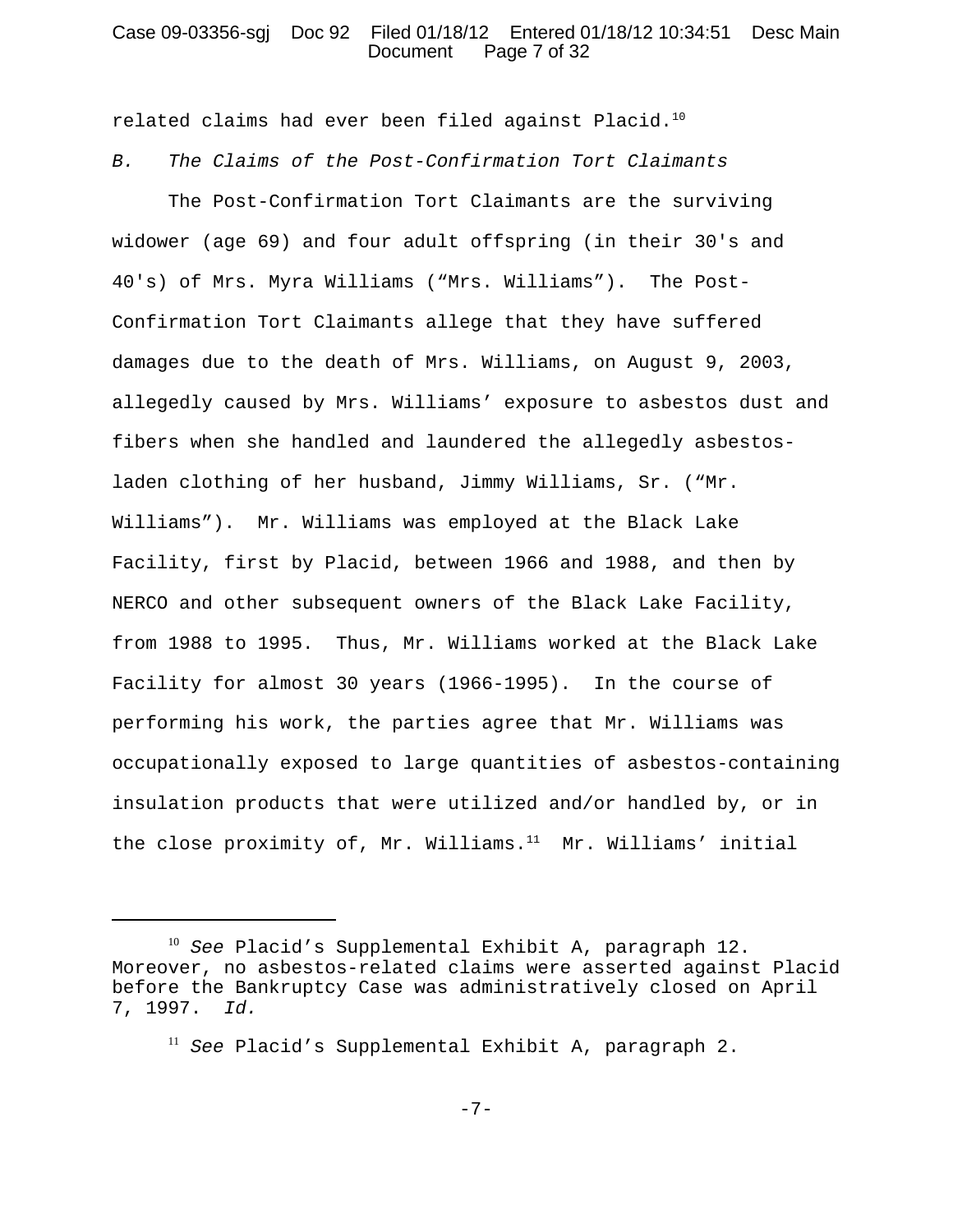#### Case 09-03356-sgj Doc 92 Filed 01/18/12 Entered 01/18/12 10:34:51 Desc Main Document Page 8 of 32

iob for Placid was a switcher.<sup>12</sup> When he was a switcher, he worked with steam coils on certain flow lines and each of them was covered with insulation containing asbestos. $13$  Also, certain heaters within the work area had insulation in them.<sup>14</sup> Mr. Williams later became a compressor operator and then a chief operator.<sup>15</sup> When he was a compressor operator, he worked with turbochargers, engines, and compressors that had insulation on them.16 Mr. Williams later became a member of a maintenance crew (repairing anything that broke throughout the plant).<sup>17</sup> Mr. Williams also stated that he believes that he was exposed to asbestos at the Black Lake Facility through certain pipe insulation—specifically "hot oil piping" used in the process of "drying" natural gas—*i.e.,* removing propanes and pentanes from the hydrocarbon gas (Mr. Williams testified that pipes carrying

<sup>13</sup> *See* Placid's Response Exhibit A, pp. 28-29 of the Deposition Testimony.

<sup>14</sup> *See* Placid's Response Exhibit A, p. 29 of the Deposition Testimony.

<sup>15</sup> *See* Defendants' Exhibit 1-E, p. 32 of the Deposition Testimony.

-8-

<sup>12</sup> *See* Placid's Response Exhibit A, p. 27 of the Deposition Testimony.

<sup>16</sup> *See* Defendants' Exhibit 1-E, p. 33 of the Deposition Testimony. *See also* Placid's Response Exhibit A, pp. 32-33 of the Deposition Testimony.

<sup>17</sup> *See* Defendants' Exhibit 1-E, p. 42 of the Deposition Testimony.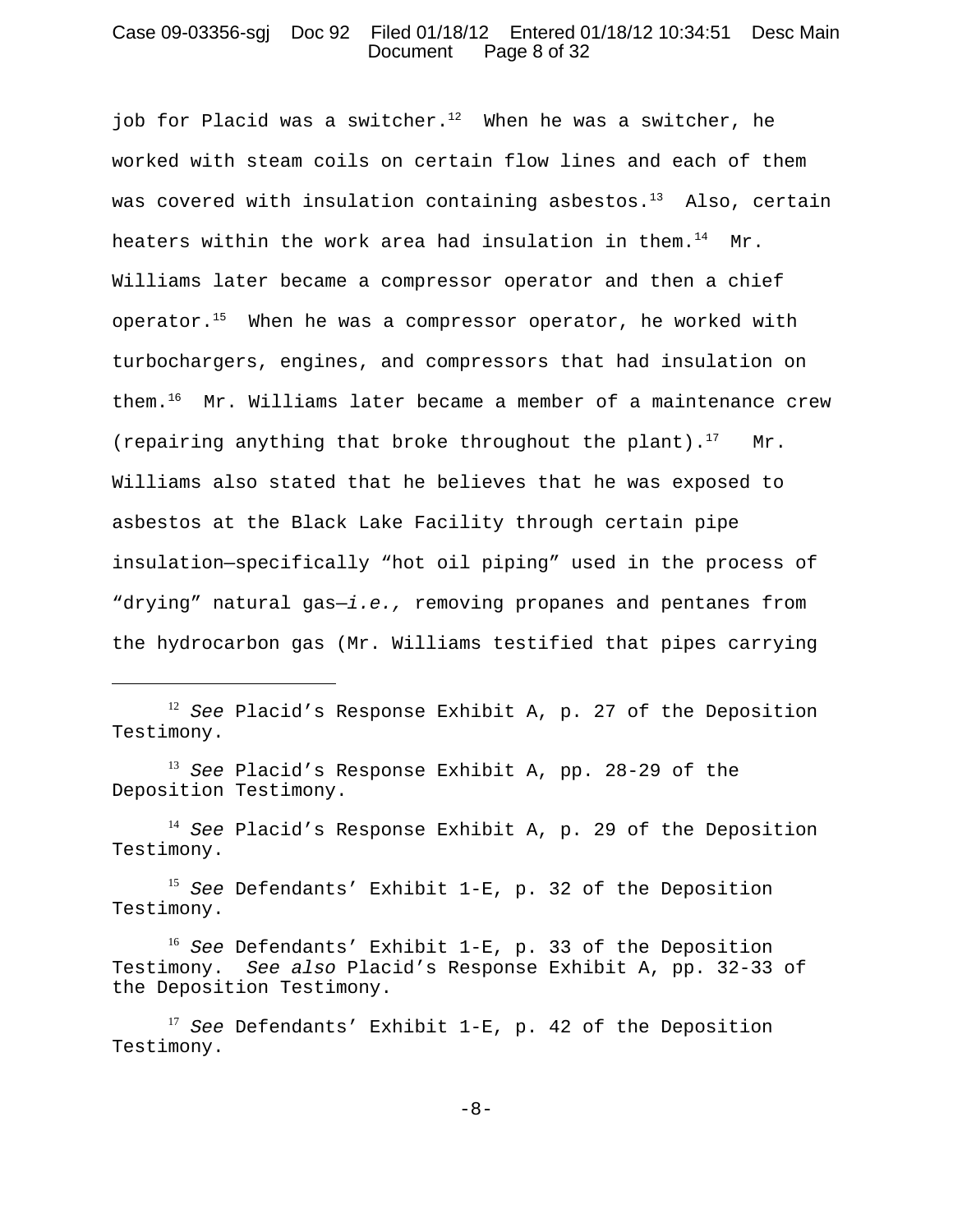#### Case 09-03356-sgj Doc 92 Filed 01/18/12 Entered 01/18/12 10:34:51 Desc Main Document Page 9 of 32

the hot oil had pipe insulation around them and this pipe insulation contained asbestos).<sup>18</sup> Mr. Williams believes, in particular, that he may have been exposed to asbestos dust in the compressor building at the Black Lake Facility where, once a year or so, he would have to pull out, repair, or rip off pipe insulation.19 In summary, Mr. Williams occasionally handled or was near items with insulation containing asbestos.

It is agreed, for purposes of this Adversary Proceeding, that upon completion of Mr. Williams' daily work, he would leave the worksite and return home with asbestos dust and fibers on his clothing and person.<sup>20</sup> It is further agreed, for purposes of this Adversary Proceeding, that Mrs. Williams was then exposed to the asbestos dust and fibers when she gathered, handled, and laundered Mr. Williams' dust-laden clothing and ultimately sustained a very serious injury to her body. $21$ 

In 2003, Mrs. Williams suddenly developed pain and trouble breathing.<sup>22</sup> Shortly thereafter, Mrs. Williams was diagnosed

- <sup>20</sup> *See* Placid's Supplemental Exhibit A, paragraph 2.
- <sup>21</sup> *See* Placid's Supplemental Exhibit A, paragraphs 3 and 4.
- <sup>22</sup> *See* Placid's Supplemental Exhibit A, paragraph 6.

-9-

<sup>18</sup> *See* Defendants' Exhibit 1-E, pp. 25-27 of the Deposition Testimony.

<sup>19</sup> *See* Defendants' Exhibit 1-E, p. 33 of the Deposition Testimony.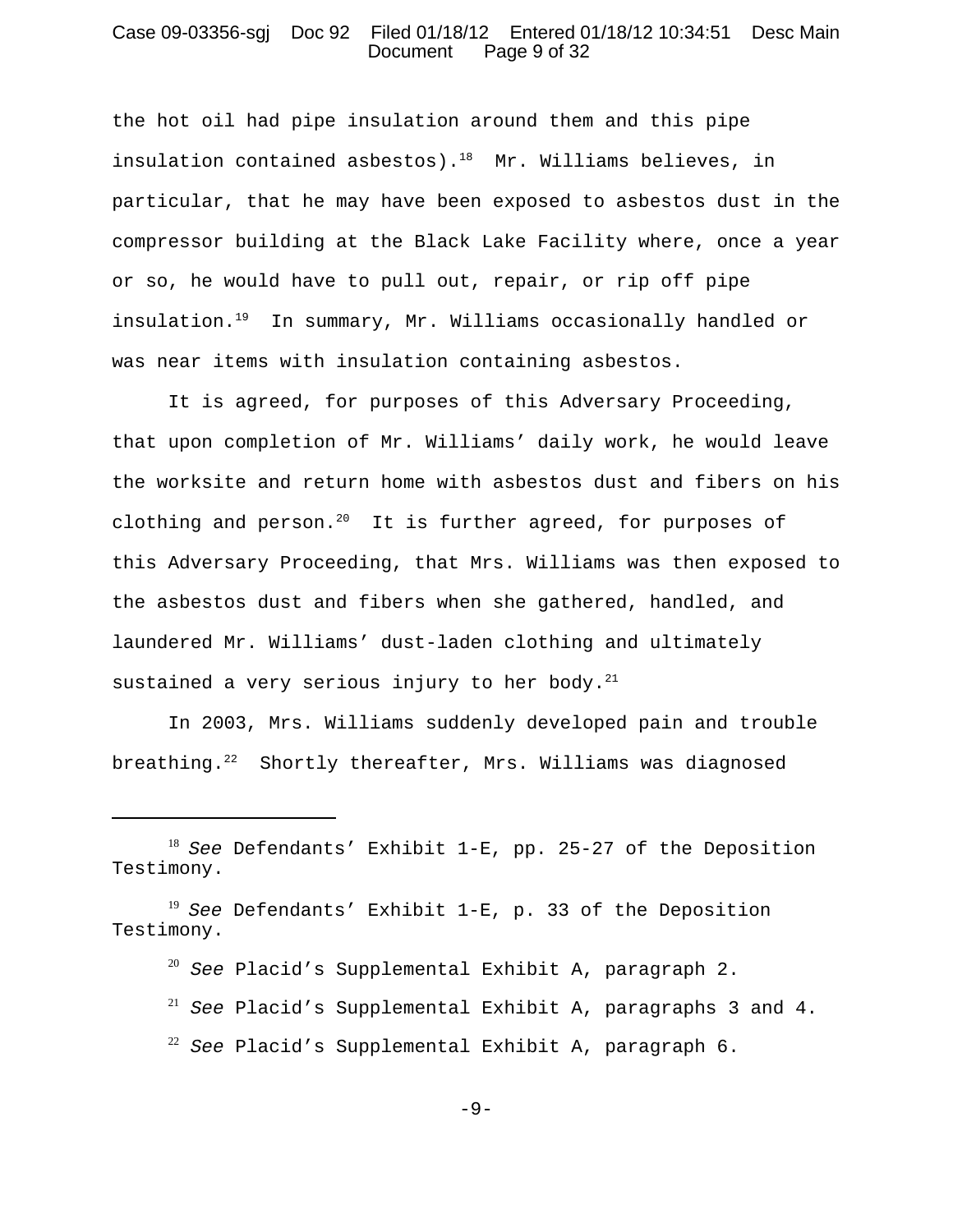# Case 09-03356-sgj Doc 92 Filed 01/18/12 Entered 01/18/12 10:34:51 Desc Main Document Page 10 of 32

with the asbestos-related lung cancer known as mesothelioma. $^{23}$ Mrs. Williams' contraction of mesothelioma resulted in immediate disability, physical pain and suffering, and severe mental stress, and she soon passed away, on August 9, 2003. $^{24}$ 

On March 15, 2004, the Post-Confirmation Tort Claimants filed their Petition for Survival and Wrongful Death Damages in the Tenth Judicial District of the Parish of Nachitoches, State of Louisiana, which has since been amended by the First Supplemental and Amending Petition, the Second Supplemental and Amending Petition, and the Third Supplemental and Amending Petition (collectively, the "State Court Petition").<sup>25</sup> The State Court Petition seeks compensation for personal injury under the survival statute, and for the alleged wrongful death of Mrs. Williams.<sup>26</sup>

<sup>25</sup> *See* Defendants' Exhibit 1-D. The original state court petition was amended to add new defendants as they became known.

<sup>23</sup> *See* Placid's Supplemental Exhibit A, paragraph 5.

<sup>24</sup> *See* Placid's Supplemental Exhibit A, paragraph 7.

 $26$  Note that the asbestos-containing insulation products that Mr. Williams was allegedly exposed to were actually manufactured, distributed, marketed, or sold by various *other*, unrelated defendants who have also been sued by the Post-Confirmation Tort Claimants. In other words, Placid is one of but many unrelated parties that have been sued by the Post-Confirmation Tort Claimants.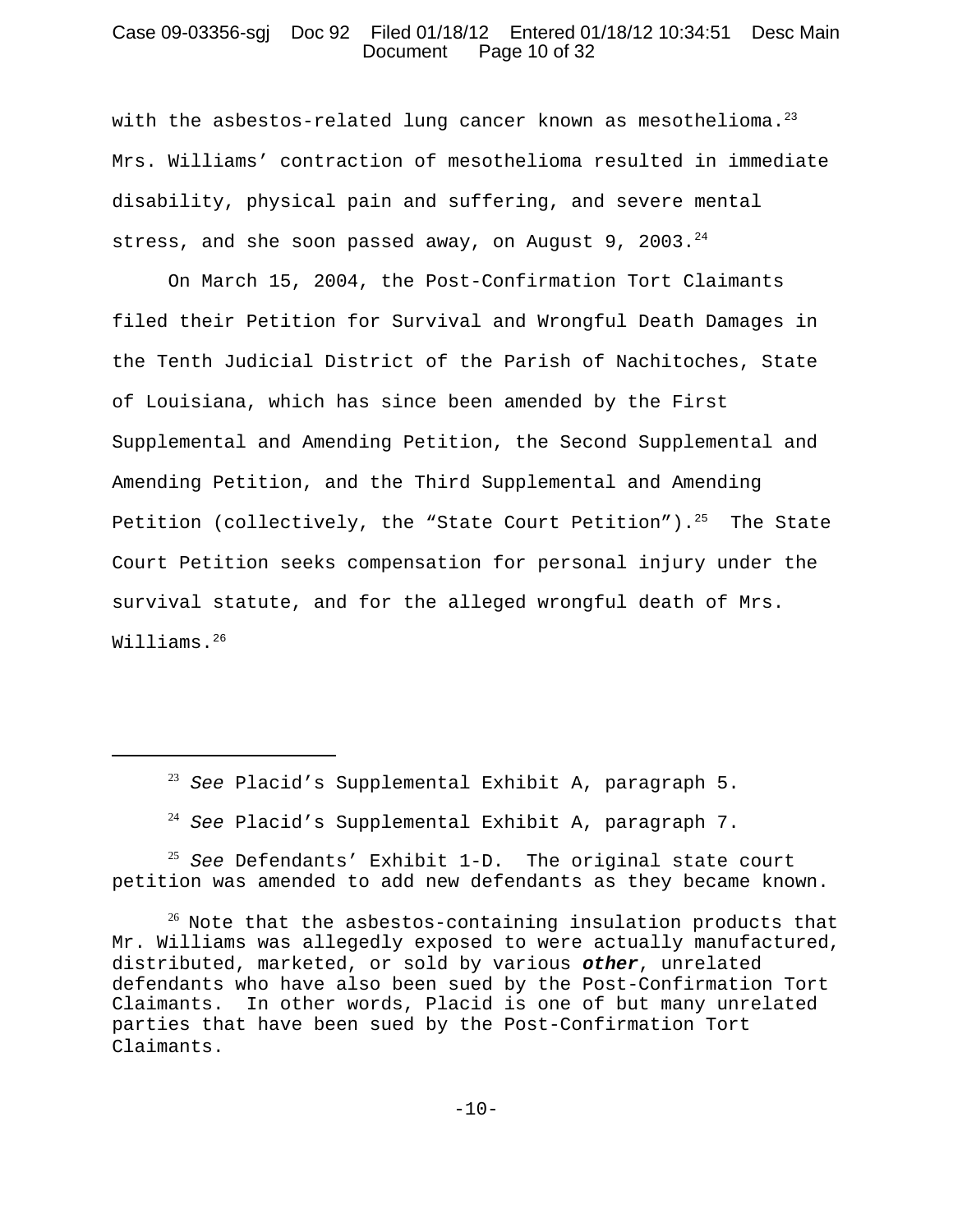### Case 09-03356-sgj Doc 92 Filed 01/18/12 Entered 01/18/12 10:34:51 Desc Main Document Page 11 of 32

*C. Placid's Motion to Reopen the Chapter 11 Case and the Filing of the Adversary Proceeding*

On November 19, 2008, Placid<sup>27</sup> filed its Motion to Reopen Chapter 11 Case to Determine that Certain Pre-Petition Claims Were Discharged and to Enforce the Discharge Injunction [DE # 4625 in the Bankruptcy Case]. On January 22, 2009, the court granted Placid's motion, reopening the Bankruptcy Case for the limited purpose of determining whether certain claims being asserted against Placid, including those articulated in the State Court Petition, came within the scope of the Discharge and Discharge Injunction [DE # 4643 in the Bankruptcy Case].

On September 30, 2009, Placid filed its Complaint to Determine the Defendants' Claims Were Discharged and to Enforce Discharge Injunction [DE # 1], thereby commencing this Adversary Proceeding. As earlier mentioned, for purposes of this Adversary Proceeding, Placid does not dispute that Mrs. Williams was exposed through her husband's asbestos-laden clothes to asbestos dust and fibers while her husband, Mr. Williams, was employed by Placid, at the Black Lake Facility.<sup>28</sup> Moreover, Placid acknowledges that the asbestos-containing insulation products that caused this exposure were in the care, custody, and control

 $27$  Placid is now a subsidiary of Occidental Petroleum Corporation and remains an active corporation that owns oil and gas interests. *See* Defendants' Exhibit 1-C, p. 6, paragraph 14.

<sup>28</sup> *See* Placid's Supplemental Exhibit A, paragraph 8.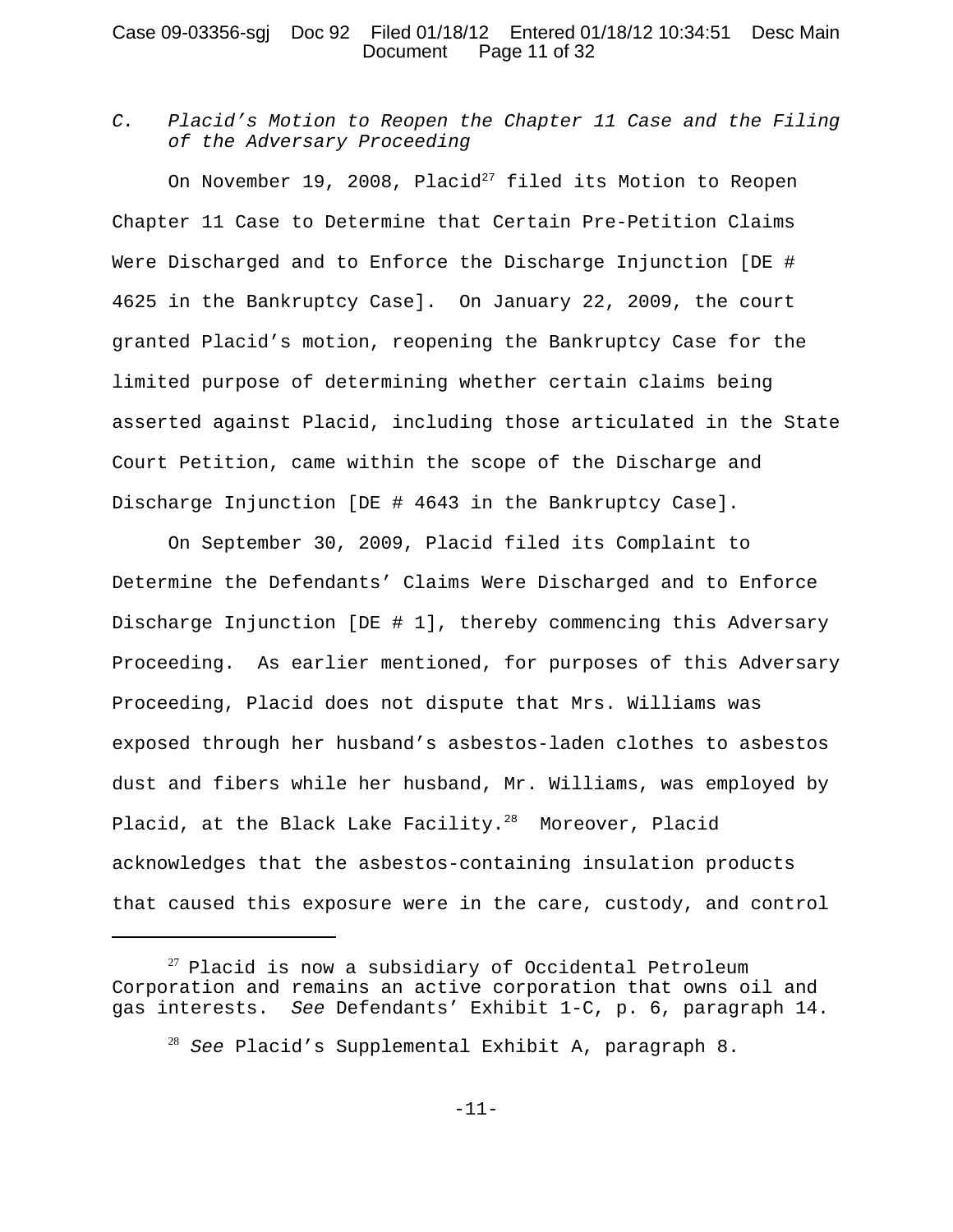### Case 09-03356-sgj Doc 92 Filed 01/18/12 Entered 01/18/12 10:34:51 Desc Main Document Page 12 of 32

of Placid up through June 1988 when it sold the Black Lake Facility.29 Unlike Mrs. Williams, none of the Post-Confirmation Tort Claimants has ever developed any asbestos-related illness and are currently all healthy. $30$  Additionally, to Mr. Williams' knowledge, none of his co-workers at the Black Lake Facility,  $31$ nor any of their spouses, has ever developed an asbestos-related illness. $32$  Finally, Mr. Williams has testified that he was generally aware of Placid's Bankruptcy Case but does not recall employee meetings or updates or reading anything in the newspaper regarding the Bankruptcy Case.<sup>33</sup>

*D. Asbestos-Related Claims Filed Against Placid After the Bankruptcy Case Was Closed*

Except as set forth below (in the discussion of Placid Refining Company), since Placid's Bankruptcy Case was closed, only nine (9) claims alleging personal injury caused by exposure to asbestos, including this Adversary Proceeding, have been filed

<sup>29</sup> *See* Placid's Supplemental Exhibit A, paragraph 2.

<sup>30</sup> *See* Placid's Supplemental Exhibit A, paragraph 9.

 $31$  Mr. Williams testified that there were 65-70 employees at the Black Lake Facility when Placid sold it to NERCO in 1980 (and all Placid employees became NERCO employees). *See* Defendants' Exhibit 1-E, p. 49 of the Deposition Testimony.

<sup>32</sup> *See* Placid's Supplemental Exhibit A, paragraph 10.

<sup>33</sup> *See* Defendants' Exhibit 1-E, pp. 51 & 53 of the Deposition Testimony.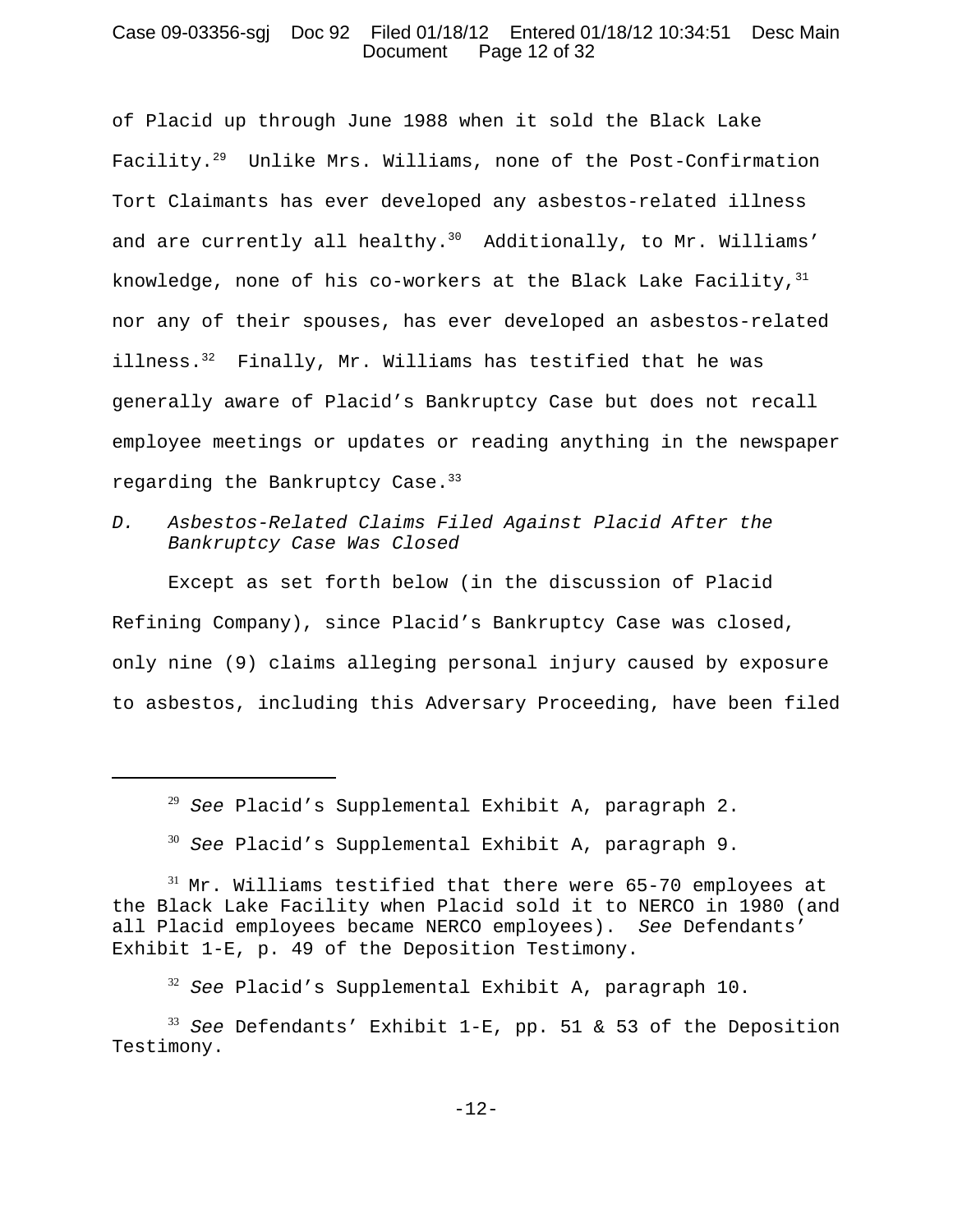## Case 09-03356-sgj Doc 92 Filed 01/18/12 Entered 01/18/12 10:34:51 Desc Main Document Page 13 of 32

against Placid. $34$  The first claim was a lawsuit filed against Placid in 1999 (approximately eleven years after confirmation) and the last was a lawsuit filed in  $2010.^{35}$  Four of these nine lawsuits pertained to the Black Lake Facility (actually two were the Black Lake "Field"), and five pertained to other locations.

Additionally, at the time Placid filed the Bankruptcy Case, it had several wholly-owned subsidiaries, including one named Placid Refining Company.36 Placid Refining Company did not file bankruptcy along with Placid. In any event, between 1994 (six years after Placid's Confirmation Order was entered) and 2006, Placid Refining Company was named as a defendant in 31 lawsuits alleging asbestos-related injury due to activities of Placid Refining Company. $37$  Placid was added as a defendant in these 31 lawsuits relating to Placid Refining Company's activities. With one exception, all these 31 lawsuits allege injuries arising out of alleged asbestos exposure at an oil refinery located in Port Allen, Louisiana (the "Port Allen Refinery"). $38$  The Port Allen Refinery was owned and operated by "Placid Refining Company, Port

<sup>34</sup> *See* Placid's Supplemental Exhibit A, paragraph 13.

<sup>35</sup> *Id. See also* Gary Affidavit, paragraph 4.

<sup>36</sup> *See* Placid's Supplemental Exhibit A, paragraph 14.

<sup>37</sup> *See* Placid Supplemental Exhibit A, paragraph 15.

<sup>38</sup> *Id.*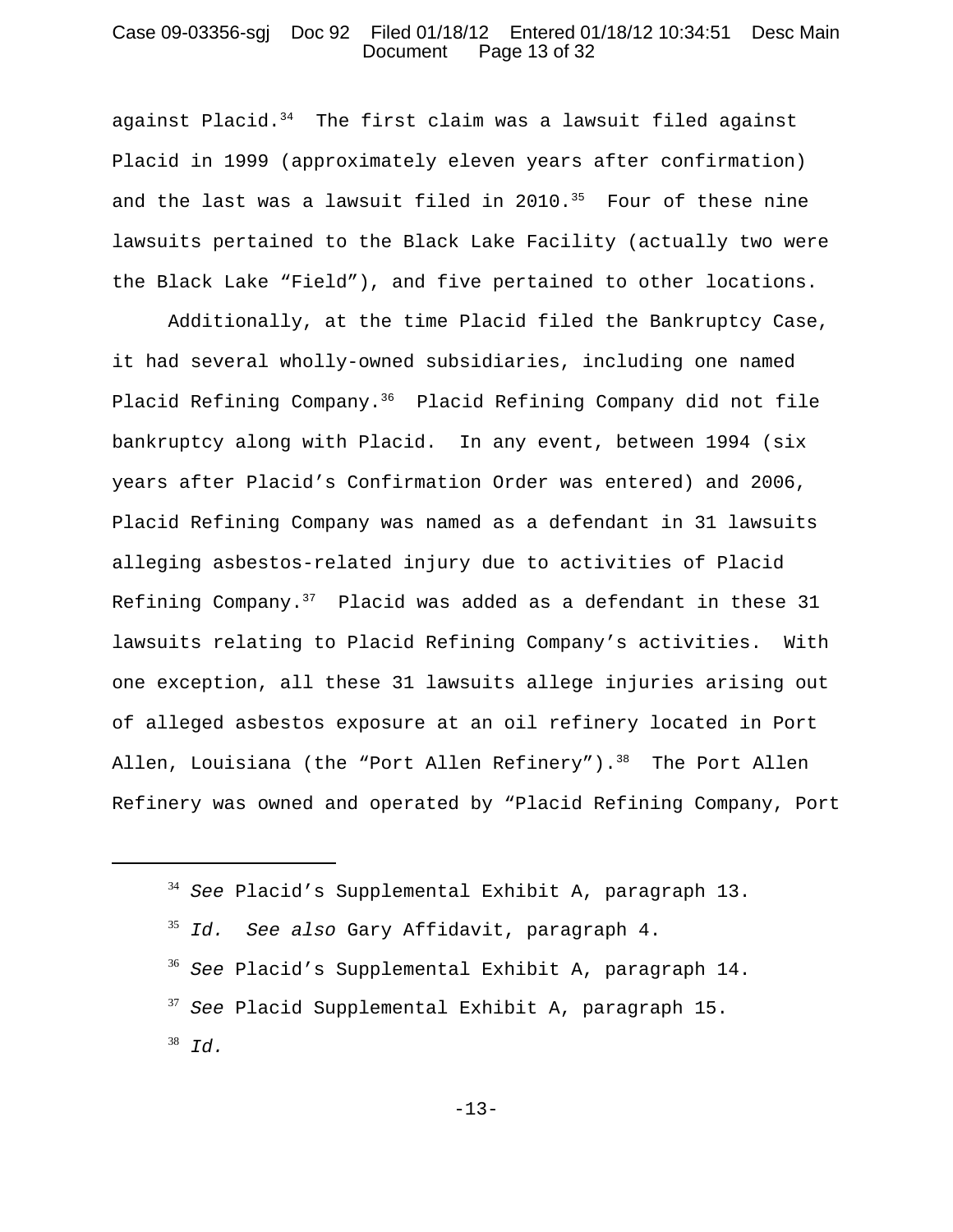## Case 09-03356-sgj Doc 92 Filed 01/18/12 Entered 01/18/12 10:34:51 Desc Main Document Page 14 of 32

Allen Joint Venture," an entity that was owned 64.29% by Placid Refining Company.<sup>39</sup> To be clear, Placid Refining Company was a separate corporation and wholly-owned subsidiary of Placid during the Bankruptcy Case, but it *did not* file bankruptcy and was not a debtor in Placid's Bankruptcy Case.<sup>40</sup> In one of the 31 asbestosrelated cases asserted against Placid Refining Company (and naming Placid), filed in 1995, the plaintiff's pleadings do not identify an exposure site. $41$ 

Except with regard to the 31 lawsuits against Placid Refining Company mentioned above, Placid has not found and is not aware of any asbestos-related lawsuits, asbestos-related claims, or references to any asbestos-related lawsuits against any other wholly owned subsidiaries of Placid. $42$  Moreover, of all the asbestos-related litigation that has occurred since the closing of Placid's Bankruptcy Case, Placid has not been found liable in a Placid Refining Company asbestos lawsuit and has not paid any

<sup>39</sup> *Id.*

<sup>42</sup> *See* Placid's Supplemental Exhibit A, paragraph 14. *See also* Gary Affidavit, paragraph 5.

<sup>40</sup> *Id.*

<sup>41</sup> *Id.* Specifically, the Petition alleged "premises liability" without specifying the premises where the alleged exposure occurred or explaining why Placid or Placid Refining Company was named as a defendant. Moreover, no facts alleged in the Petition indicate whether or not the alleged asbestos exposure even occurred at a Placid facility. *Id. See also* Gary Affidavit, ¶¶ 4, 5 & 6.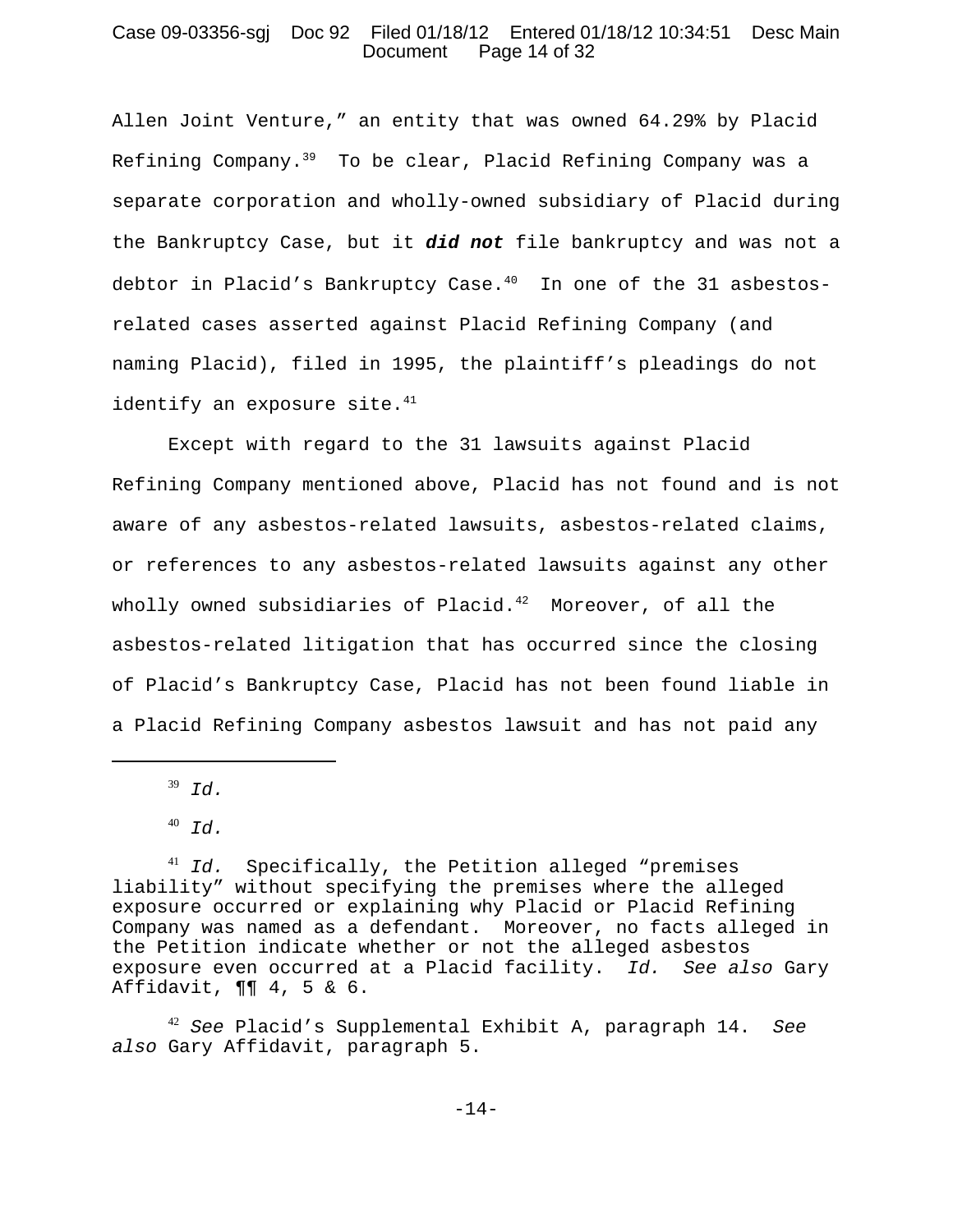# Case 09-03356-sgj Doc 92 Filed 01/18/12 Entered 01/18/12 10:34:51 Desc Main Document Page 15 of 32

money to settle such lawsuits.<sup>43</sup> In addition, to date, Placid has not been found liable in any lawsuit alleging asbestos exposure at a Placid facility, nor has it paid any money to settle such case.<sup>44</sup>

#### **II. JURISDICTION**

This court has jurisdiction over this Adversary Proceeding pursuant to 28 U.S.C. § 1334(b).<sup>45</sup> This is a core proceeding under 28 U.S.C. § 157(b)(2)(I).

#### **III. SUMMARY JUDGMENT STANDARD**

Summary judgment is appropriate whenever a movant establishes that the pleadings, affidavits, and other evidence available to the court demonstrate that no genuine issue of material fact exists, and the movant is, thus, entitled to judgment as a matter of law. FED. R. CIV. P. 56(a); *Piazza's Seafood World, LLC v. Odom*, 448 F.3d 744, 752 (5th Cir. 2006*); Lockett v. Wal-Mart Stores, Inc*., 337 F. Supp. 2d 887, 891 (E.D. Tex. 2004). A genuine issue of material fact is present when the

<sup>43</sup> *See* Placid Supplemental Exhibit A, paragraph 16.

<sup>44</sup> *Id. See also* Gary Affidavit, paragraphs 4 & 7.

<sup>&</sup>lt;sup>45</sup> While the Adversary Proceeding involves a plaintiff whose bankruptcy case ended many, many years ago, the Fifth Circuit has concluded in different contexts over the years that bankruptcy subject matter jurisdiction remains post-confirmation, and even after a bankruptcy case is closed, for such matters as enforcing/interpreting the scope of a debtor's discharge order and addressing alleged violations of it. *See, e.g., Bradley v. Barnes (In re Bradley)*, 989 F.2d 802 (5th Cir. 1993).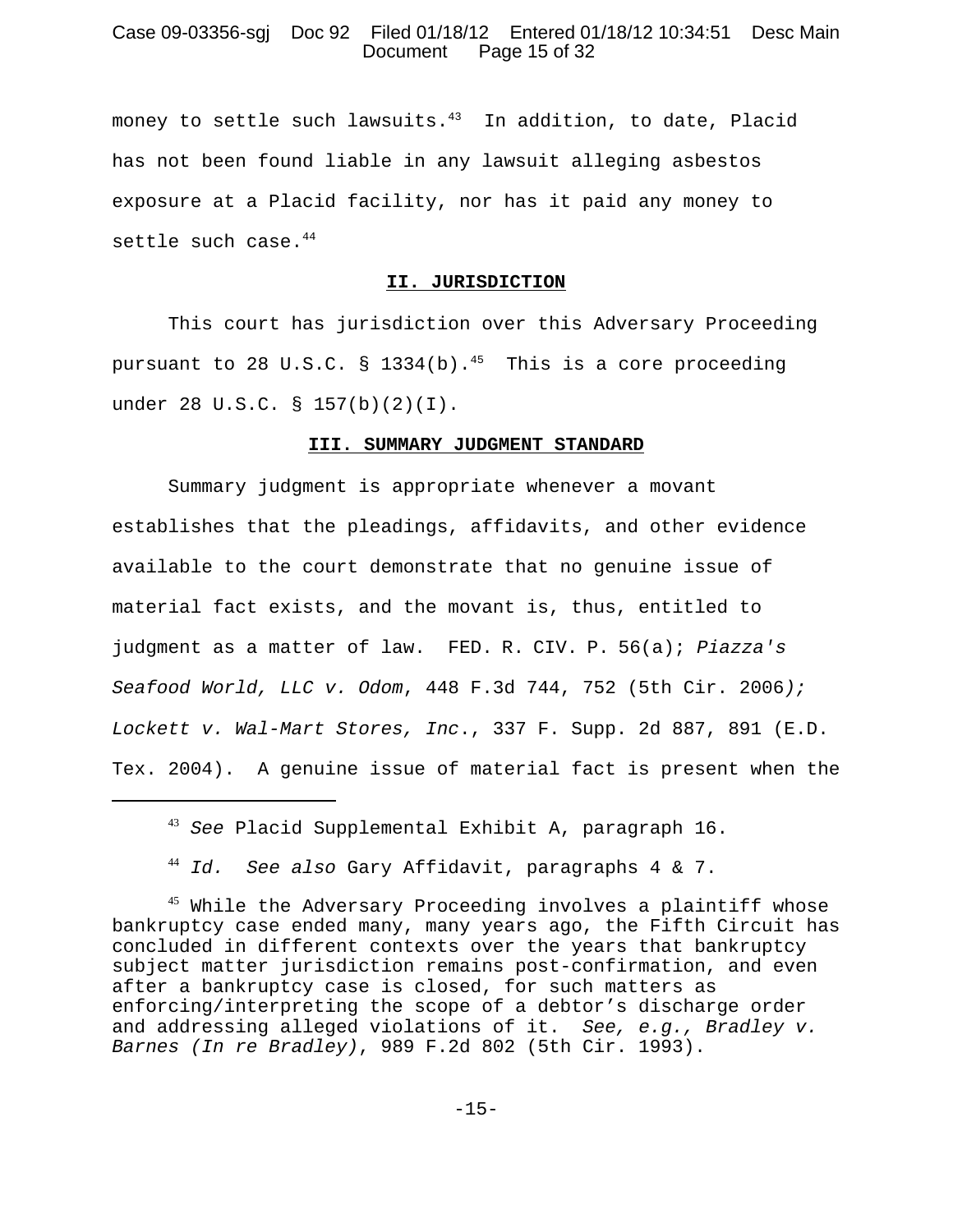#### Case 09-03356-sgj Doc 92 Filed 01/18/12 Entered 01/18/12 10:34:51 Desc Main Document Page 16 of 32

evidence is such that a reasonable fact finder could return a verdict for the non-movant. *Piazza's Seafood World, LLC,* 448 F.3d at 752 (citing *Anderson v. Liberty Lobby, Inc.,* 477 U.S. 242, 248 (1986)). Material issues are those that could affect the outcome of the action. *Wyatt v. Hunt Plywood Co., Inc.*, 297 F.3d 405, 409 (5th Cir. 2002), *cert. denied*, 537 U.S. 1188 (2003). The court must view all evidence in a light most favorable to the non-moving party. *Piazza's Seafood World, LLC,* 448 F.3d at 752; *Lockett,* 337 F. Supp. 2d at 891. Factual controversies must be resolved in favor of the non-movant, "but only when there is an actual controversy, that is, when both parties have submitted evidence of contradictory facts." *Little v. Liquid Air Corp*., 37 F.3d 1069, 1075 (5th Cir. 1994). If the movant satisfies its burden, the non-movant must then come forward with specific evidence to show that there is a genuine issue of fact. *Lockett,* 337 F. Supp. 2d at 891; *see also Ashe v. Corley,* 992 F.2d 540, 543 (5th Cir. 1993). The non-movant may not merely rely on conclusory allegations or the pleadings. *Lockett,* 337 F. Supp. 2d at 891. Rather, it must demonstrate specific facts identifying a genuine issue to be tried in order to avoid summary judgment. FED. R. CIV. P. 56(c)(1); *Piazza's Seafood World, LLC,* 448 F.3d at 752; *Lockett,* 337 F. Supp. 2d at 891. Thus, summary judgment is proper if the non-movant "fails

-16-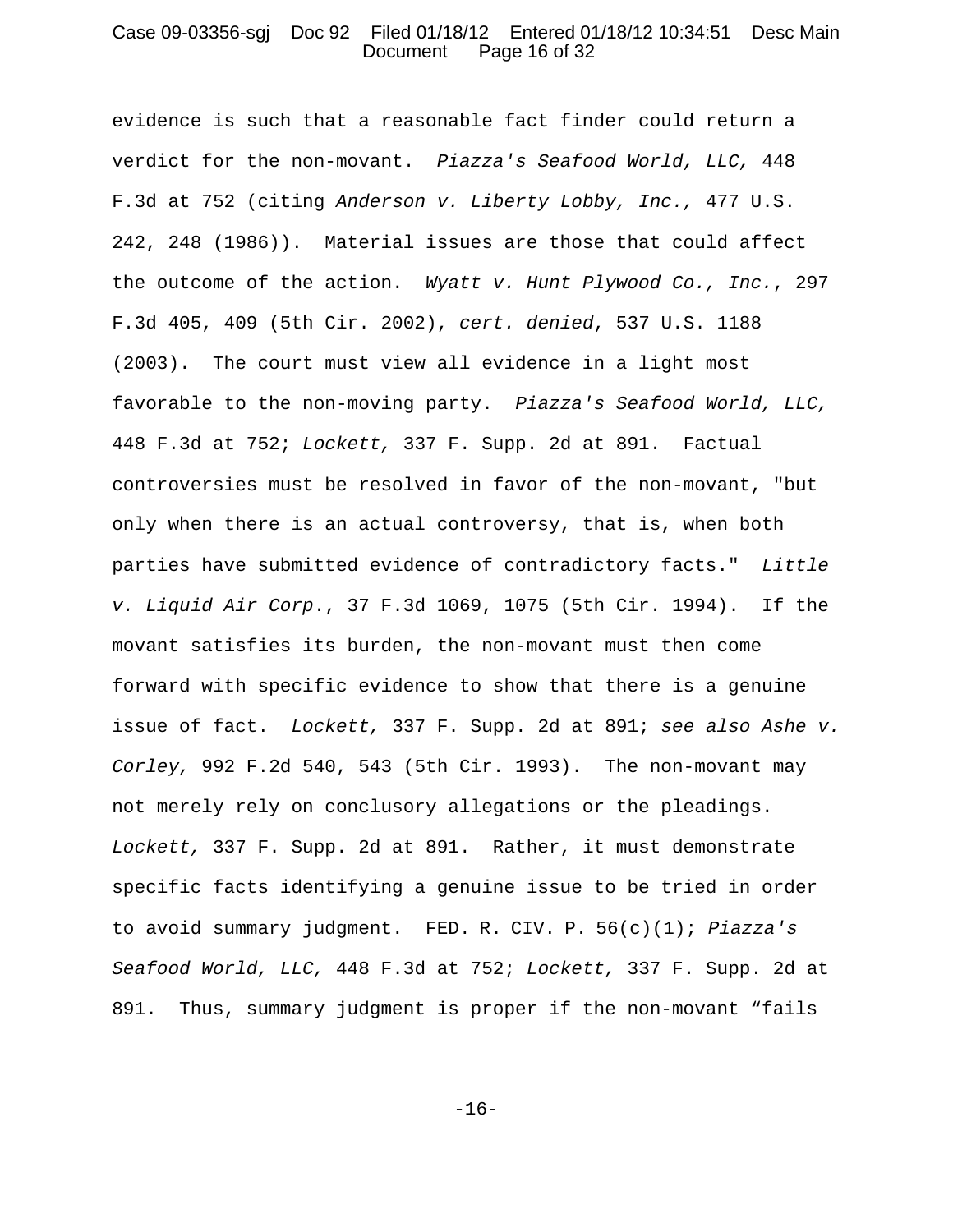### Case 09-03356-sgj Doc 92 Filed 01/18/12 Entered 01/18/12 10:34:51 Desc Main Document Page 17 of 32

to make a showing sufficient to establish the existence of an element essential to that party's case." *Celotex Corp. v. Catrett*, 477 U.S. 317, 322 (1986).

# *A. Did the Post-Confirmation Tort Claimants Have Pre-Confirmation Claims Against Placid?*

An order of discharge in bankruptcy can only discharge claims that arose before the entry of that order. *See* 11 U.S.C. §§ 524(a), 1141(d) (2010). Thus, in order to determine if the claims asserted in the State Court Petition by the Post-Confirmation Tort Claimants were discharged by the Plan, the court must first determine if the Post-Confirmation Tort Claimants even had a "claim" in Placid's Bankruptcy Case prior to the Confirmation Order being entered.

Section  $101(5)(A)$  of the Bankruptcy Code defines "claim," in relevant part, as a "*right to payment*, whether or not such right is reduced to judgment, liquidated, fixed, contingent, matured, unmatured, disputed, undisputed, secured or unsecured . . . ." 11 U.S.C. § 101(5)(A) (2010) (emphasis added). The legislative history of the Bankruptcy Code indicates that Congress intended the term "claim" to be given a broad interpretation so that "all legal obligations of the debtor, no matter how remote or contingent will be able to be dealt with in the bankruptcy case." *See* H.R. Rep. No. 95-595, at 162 (1977). *See also Jaurdon v. Cricket Commc'ns, Inc.*, 412 F.3d 1156, 1158 (10th Cir. 2005).

-17-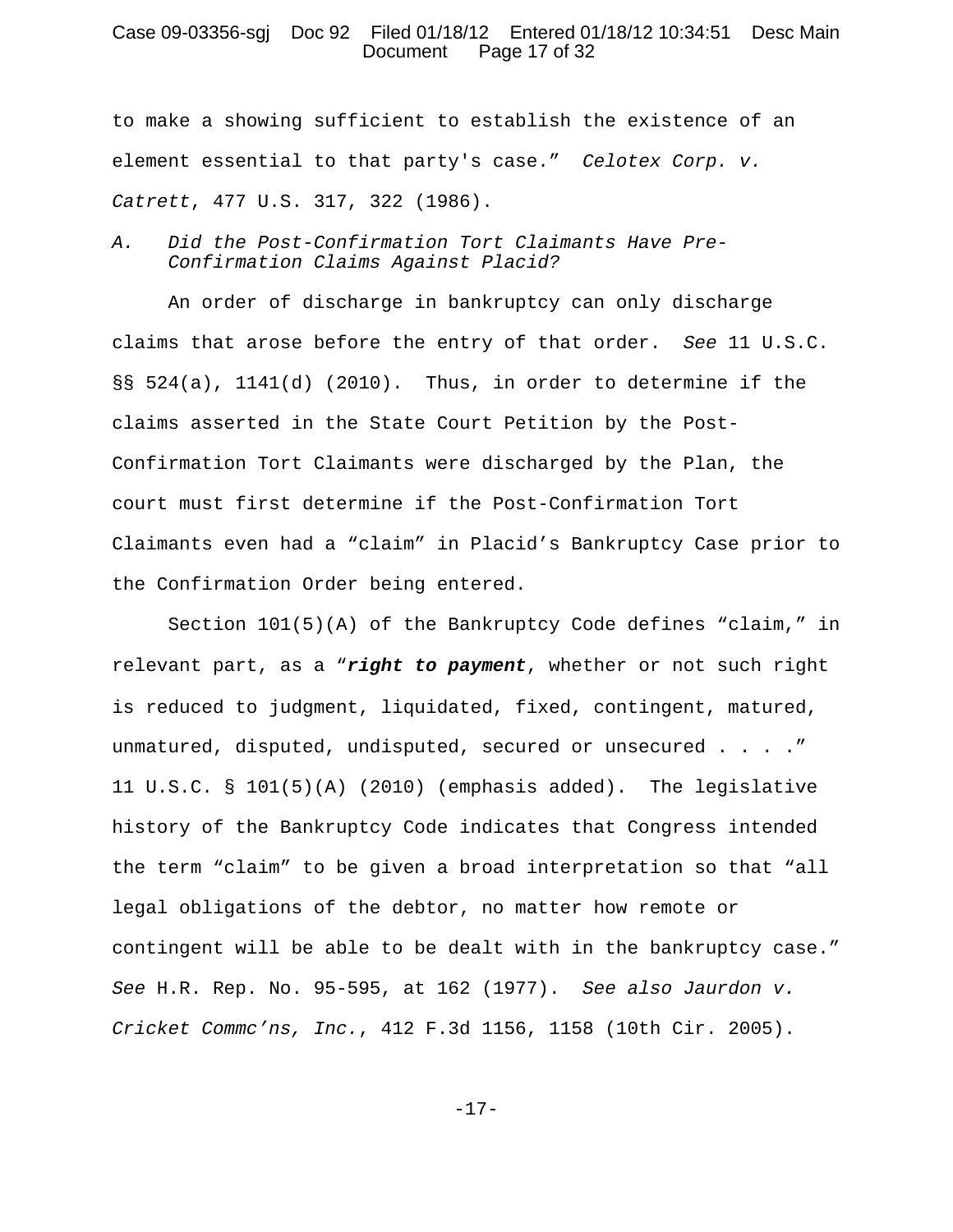#### Case 09-03356-sgj Doc 92 Filed 01/18/12 Entered 01/18/12 10:34:51 Desc Main Document Page 18 of 32

Based upon this legislative history and the express language of section  $101(5)(A)$  of the Bankruptcy Code, the Fifth Circuit has recognized that the definition of "claim" under the Bankruptcy Code is much broader than what existed under the former Bankruptcy Act. *See Lemelle v. Universal Mfg. Corp. (In re Lemelle)*, 18 F.3d 1268, 1275 (5th Cir. 1994) *(*citing *Mooney Aircraft Corp. v. Foster (In re Mooney Aircraft, Inc.),* 730 F.2d 367, 375 n. 6 (5th Cir. 1984)). How broad this term "claim" is under the Bankruptcy Code, however, can be complex, especially as it relates to unaccrued tort liability.

In *Lemelle*, the Fifth Circuit considered the question of how broad the term "claim" is under the Bankruptcy Code. *Lemelle*, 18 F.3d at 1275. As a brief background, the plaintiff in *Lemelle* brought a wrongful death action against a successor corporation of a mobile home manufacturer that had emerged from chapter 11. *Id.* at 1270-71. The plaintiff in *Lemelle* alleged that her injury was caused by the manufacturer's defective mobile home design and construction. *Id.* Specifically, the plaintiff's sons had died in a fire allegedly caused by a manufacturing defect approximately two years after the debtor's plan was confirmed and approximately fifteen years after the original design and manufacture of the mobile home. *Id.* The district court determined that the plan of reorganization discharged all of the

-18-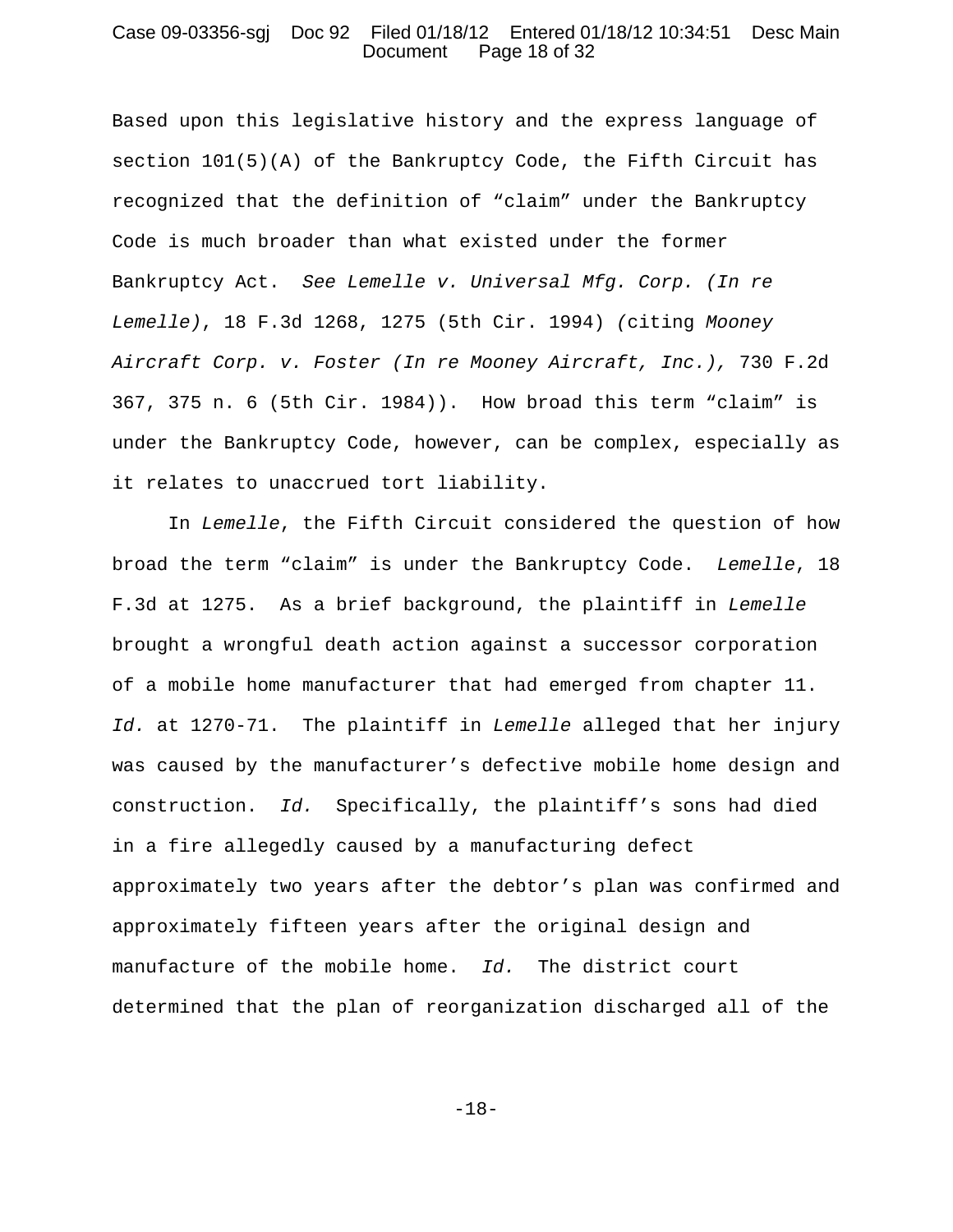# Case 09-03356-sgj Doc 92 Filed 01/18/12 Entered 01/18/12 10:34:51 Desc Main Document Page 19 of 32

debtor's obligations, including the liability on the plaintiff's tort claim. *Id.* at 1274. After analyzing the claim in detail, however, the Fifth Circuit ultimately reversed the district court. *Id.* at 1278.

The Fifth Circuit began by discussing various approaches that courts have taken when determining whether a tort claim arose pre-petition, thereby giving rise to a dischargeable claim. The Fifth Circuit first noted that some courts have taken the view that "a 'claim' does not arise in bankruptcy until a cause of action has accrued under non-bankruptcy law" (*i.e.,* until there is a right to sue under non-bankruptcy law). *Id.* at 1275.46The Fifth Circuit then observed that other courts have rejected this "accrual theory," as interpreting the definition of "claim" too narrowly, and have instead found that a claim arises based on the debtor's "conduct," and that "if a debtor's conduct forming the basis of liability occurred pre-petition, a 'claim' arises under the Code when that conduct occurs, even though the injury resulting from this conduct is not manifest at the commencement of the bankruptcy proceedings." *Id.* Obviously, the "accrual" theory or test, and the "conduct" test are at opposite

<sup>&</sup>lt;sup>46</sup> The court would note that the authority the Fifth Circuit referenced for this approach, *Avellino & Bienes v. M. Frenville Co. (In re M. Frenville Co.)*, 744 F.2d 332, 337 (3d Cir. 1984), *cert denied*, 469 U.S. 1160 (1985), was recently overruled by the Third Circuit in *Jeld-Wen, Inc. v. Gordan Van Brunt (In re Grossman's Inc.)*, 607 F.3d 114 (3d Cir. 2010).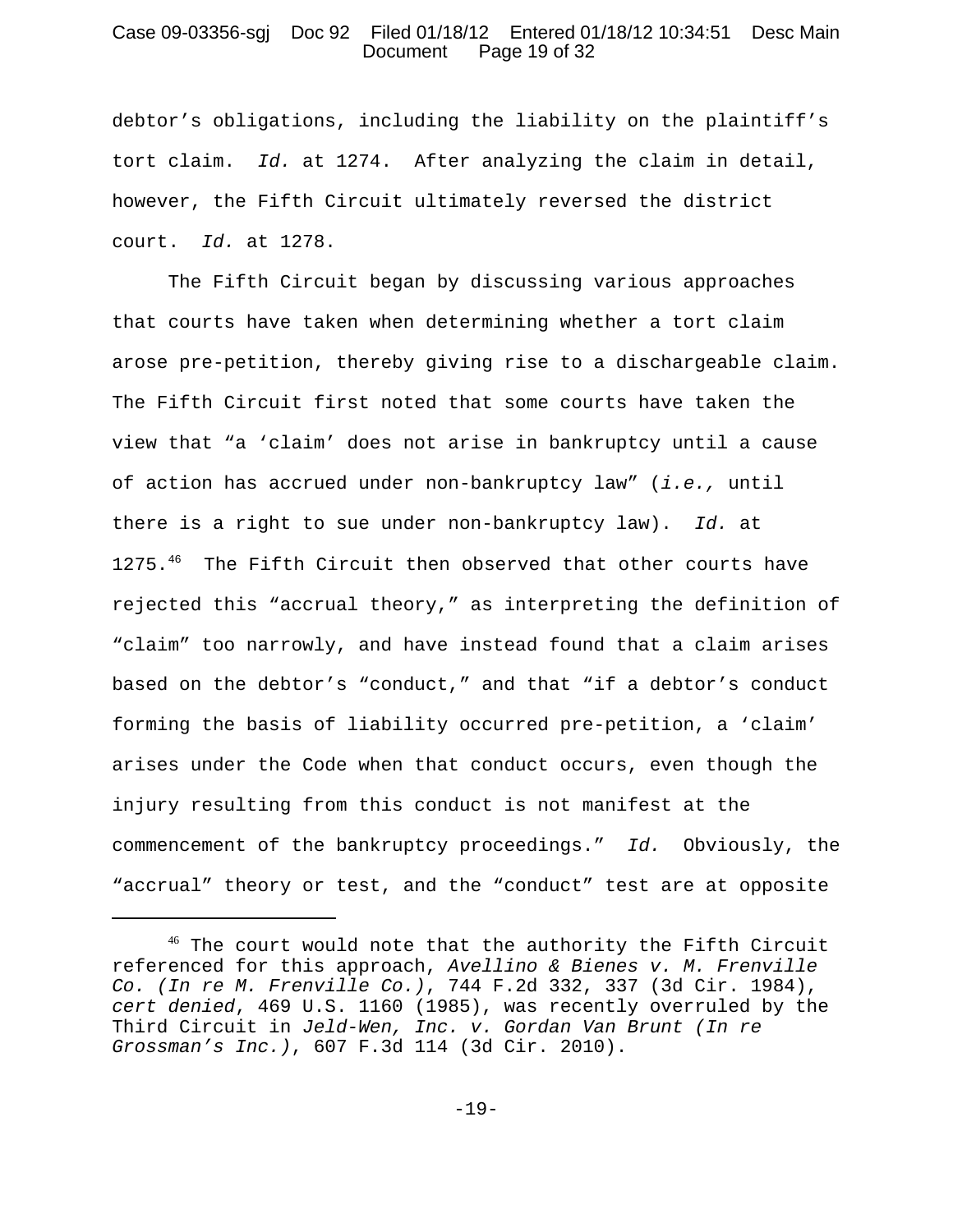#### Case 09-03356-sgj Doc 92 Filed 01/18/12 Entered 01/18/12 10:34:51 Desc Main Document Page 20 of 32

ends of the spectrum. In rejecting both of these approaches, the Fifth Circuit ultimately seemed to embrace what is known as the "pre-petition relationship test" (which might fairly be described as a test in the middle of the spectrum between "accrual" and "conduct"), which test provides that a "claim arises at the time of the debtor's negligent conduct forming the basis of liability *only if* the claimant had some type of specific relationship with the debtor at that time." *Id.* at 1276 (emphasis in original). Relying on the principles articulated in *In re Piper Aircraft Corp.,* 162 B.R. 619 (Bankr. S.D. Fla. 1994), *aff'd*, *Epstein v. Official Comm. of Unsecured Creditors of the Estate of Piper Aircraft Corp. (In re Piper Aircraft Corp)*, 58 F.3d 1573, 1577 (11th Cir. 1995), specifically that "there must be some prepetition relationship, such as *contact*, *exposure*, impact, or privity, between the debtor's pre-petition conduct and the claimant" in order to have a "claim" under the Bankruptcy Code, the Fifth Circuit in *Lemelle* found the record before it devoid of any evidence of any pre-petition contact, privity or other relationship between the debtor and the plaintiff. *Id.* at 1277 (emphasis added). The court further stated that "the broad definition of 'claim' cannot be extended to include Forbes [the plaintiff] or the decedents as claimants whom the record indicates was completely unknown and unidentified at the time

 $-20-$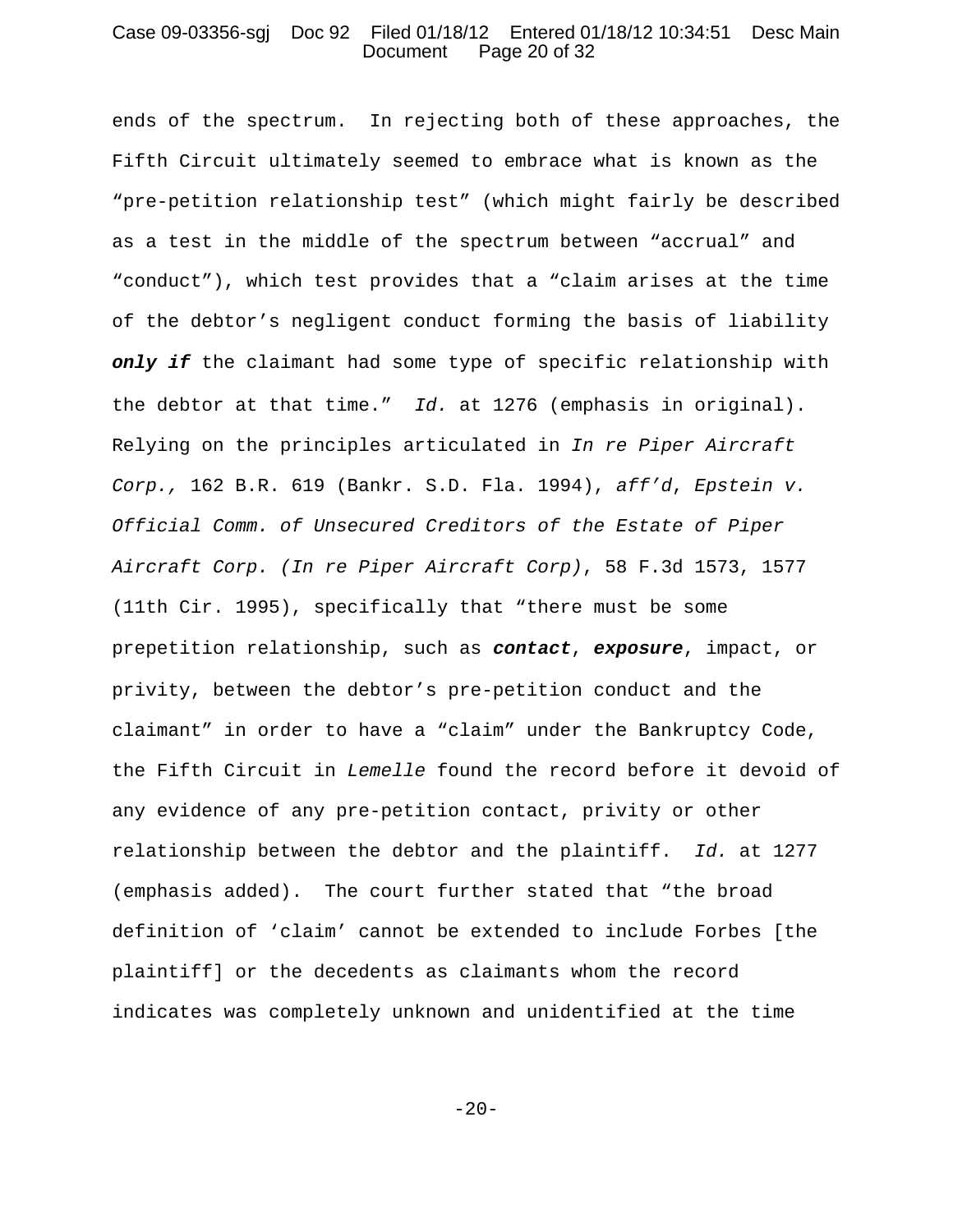### Case 09-03356-sgj Doc 92 Filed 01/18/12 Entered 01/18/12 10:34:51 Desc Main Document Page 21 of 32

Winston [the debtor] filed its petition and whose rights *depended entirely on the fortuity of future occurrences*." *Id.* (emphasis added)*.*

The Post-Confirmation Tort Claimants have argued that the current test in the Fifth Circuit, derived from the holding in *Lemelle*, is not the "pre-petition relationship test," but rather a more stringent "fair contemplation test," as first articulated by Judge Sanders in *In re National Gypsum*, 139 B.R. 397 (N.D. Tex. 1992).<sup>47</sup> The "fair contemplation test" is similar to the "pre-petition relationship test," but essentially layers onto the "pre-petition relationship test" a requirement that the claim (to have actually reached fruition pre-discharge) must have essentially sprung into the claimant's consciousness before discharge—*i.e.,* the claimant must have had a "fair contemplation" that the claim might exist. Otherwise, how does a claimant have any awareness of a potential need to participate in the bankruptcy by filing a proof of claim? This court acknowledges that the "fair contemplation of the parties" was a concept discussed in *Lemelle* (as being a consideration in various of the cases surveyed). But the court does not agree that this is the adopted test in the Fifth Circuit (at least not outside the

<sup>47</sup> *National Gypsum* involved an environmental claim under CERCLA and was not a wrongful death action, or moreover, not an asbestos related action.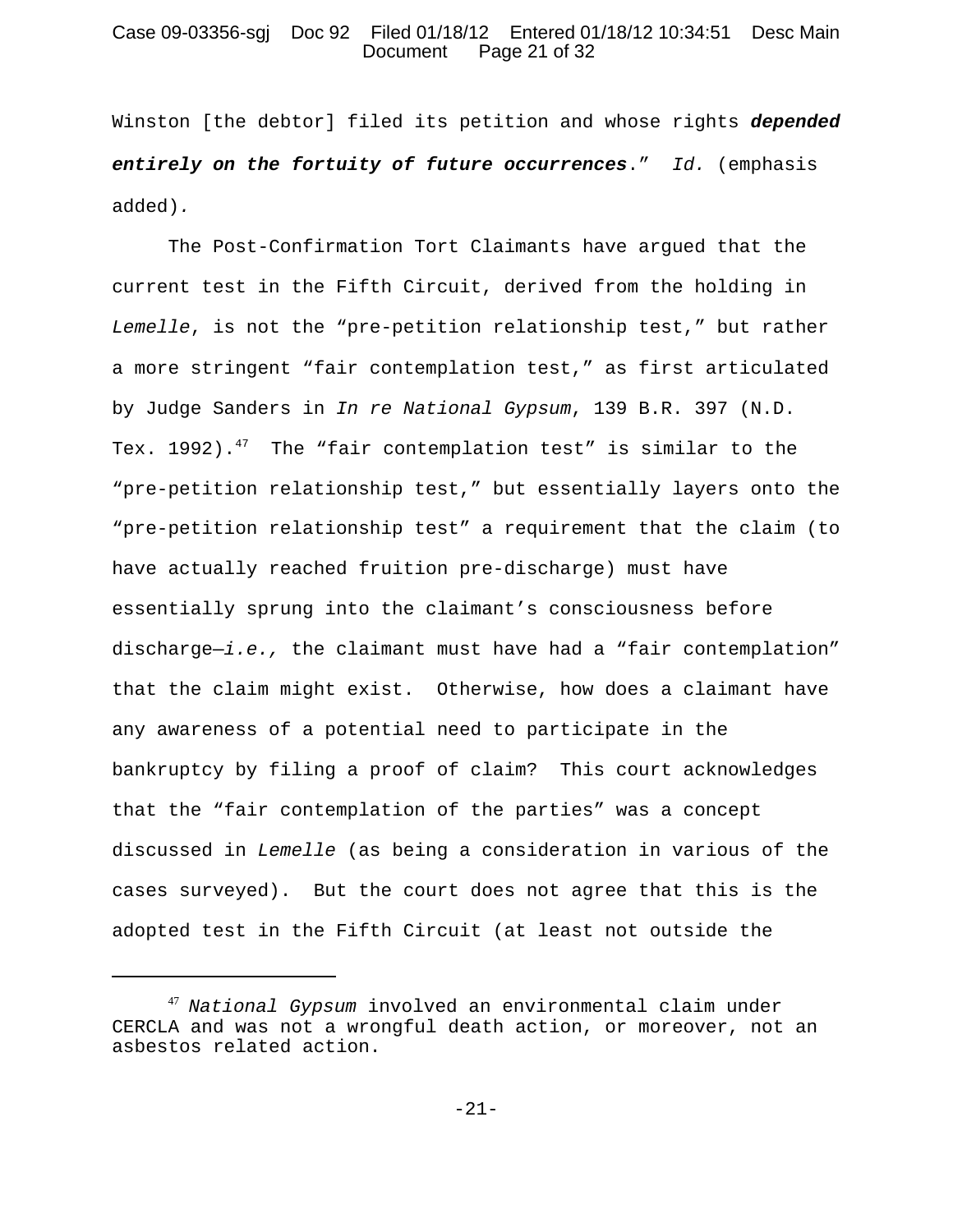# Case 09-03356-sgj Doc 92 Filed 01/18/12 Entered 01/18/12 10:34:51 Desc Main Document Page 22 of 32

context of environmental claims). First, the *Lemelle* court merely discussed the "fair contemplation of the parties" concept and did not need to address whether this extra layer of analysis was necessary (on top of the "pre-petition relationship test"), since there was no prepetition relationship extant in *Lemelle*. Second, the Fifth Circuit acknowledged in *La. Dept. Of Envtl. Quality v. Crystal Oil Co. (In re Crystal Oil Co.)*, 158 F.3d 291, n. 1 (5th Cir. 1998) that *Lemelle* did not specifically adopt the "fair-contemplation test" as articulated in *National Gypsum*, but only looked to it for first principles. Moreover, the Fifth Circuit in *Egleston v. Egleston (In re Egleston)*, 448 F.3d 803, 813 (5th Cir. 2006), specifically noted that the "pre-petition relationship test" was applied in *Lemelle*, and went on to use the "pre-petition relationship" test in determining whether a claim arose pre-petition.<sup>48</sup>

The court must further note that asbestos claims (which were

<sup>48</sup> *Egleston* is not factually relevant, in that it involved a debtor's ex-wife's post-discharge litigation against her exhusband, and what claims of the ex-wife had been discharged and which had not. However, *Egleston* discusses the Bankruptcy Code's expansive definition of "claim" and the *Lemelle* decision, and states that in *Lemelle*, the Fifth Circuit followed the approach of some courts that "have determined that a claim arises at the time the debtor's negligent conduct forming the basis of liability *only if* the claimant had some specific relationship with the debtor at that time" (such as contact, privity, or other relationship). *Egleston*, 448 F.3d at 813 (emphasis in original).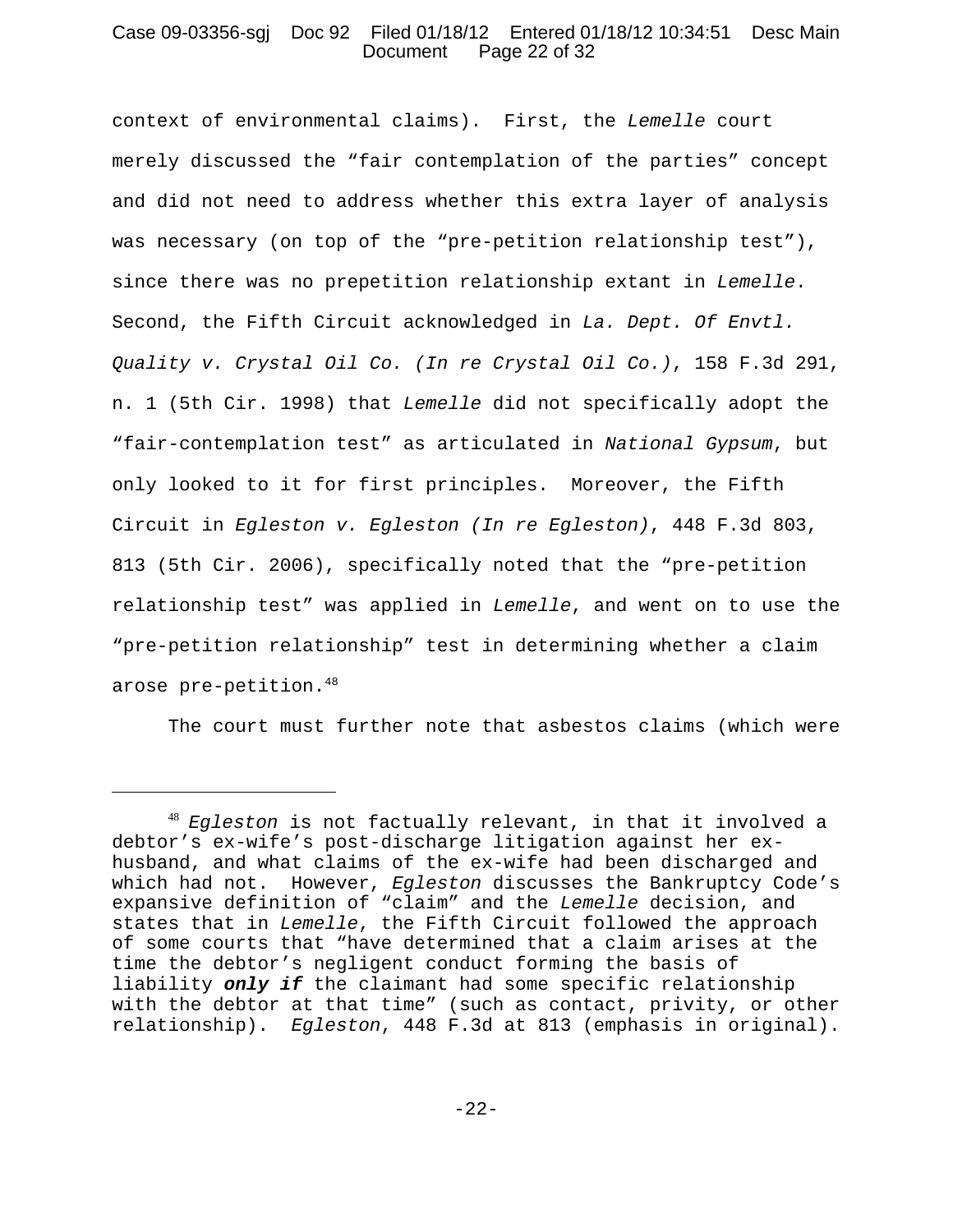# Case 09-03356-sgj Doc 92 Filed 01/18/12 Entered 01/18/12 10:34:51 Desc Main Document Page 23 of 32

not involved in *Lemelle*) are quite unique, in that exposure (*i.e.,* the injury) and the manifestation of such injury, occur at different times. Thus, a claimant could be exposed to asbestos pre-petition and may not actually manifest the disease until many years after the plan is confirmed. The Fifth Circuit has not specifically ruled on the requisite test to apply in the context of an unknown asbestos claimant; however, the Third Circuit in *Jeld-Wen, Inc. v. Gordan Van Brunt (In re Grossman's Inc.)*, 607 F.3d 114, 125 (3d Cir. 2010), as well as several other bankruptcy courts, have all found that, for purposes of determining whether there is a claim under section 101 of the Bankruptcy Code, an asbestos claim arises when exposure to asbestos occurs.<sup>49</sup>

Applying these principles to the case at hand, the undisputed summary judgment evidence shows that Mrs. Williams was entirely exposed to asbestos (*vis-a-vis* her husband's work clothes, while he was employed by Placid) *prior* to confirmation of the Debtor's Plan. It was this *exposure* that created the

<sup>49</sup> *See In re Chateaugay Corp., Reomar, Inc.*, Nos. 86 B 11270(BRL) to 86 B 11334(BRL), 86 B 11402(BRL), 86 B 11464(BRL), 2009 WL 367490, at \*6 (Bankr. S.D.N.Y. Jan. 14, 2009) (holding that under bankruptcy law, the Plaintiffs' wrongful death claims arose prepetition when the decedents were exposed to asbestos); *In re Quigley Co.*, 383 B.R. 19, 27 (Bankr. S.D.N.Y. 2008) (finding that if a claimant was exposed to asbestos before the petition date, he or she holds a claim); *In re Lloyd E. Mitchell, Inc.,* 373 B.R. 416, 424 (Bankr. D. Md. 2007) (holding that an asbestos-related claim arises upon exposure, not manifestation).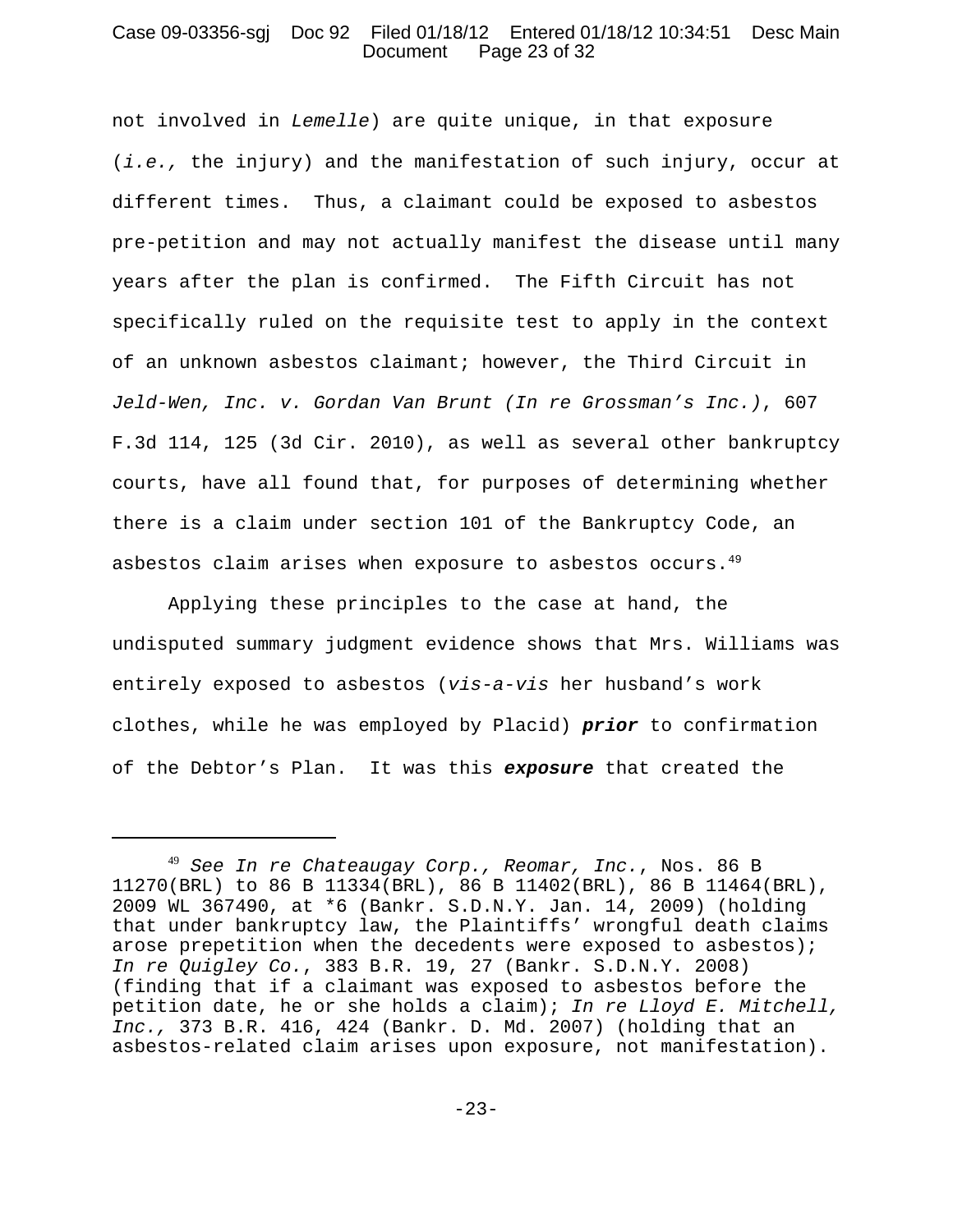# Case 09-03356-sgj Doc 92 Filed 01/18/12 Entered 01/18/12 10:34:51 Desc Main Document Page 24 of 32

requisite "pre-petition relationship," thereby meeting the Fifth Circuit's and other courts' requirements for having a "claim" under section 101 of the Bankruptcy Code. Moreover, the court would note that, unlike the plaintiff in *Lemelle*, whose claim depended entirely on the "fortuity" of future occurrences (*i.e.*, the injury suffered and the manifestation of that injury both occurred simultaneously post-petition), the Post-Confirmation Tort Claimants' claims do not necessarily possess the "fortuitous" nature that the *Lemelle* claimants encountered, due to the fact that here, the injury actually occurred when Mrs. Williams was *exposed* to asbestos and not when it manifested many years later.<sup>50</sup>

Establishing a "claim" under section 101 of the Bankruptcy

<sup>50</sup> Even if the Post-Confirmation Tort Claimants are correct that the "fair contemplation test" is the correct test for this case, the court believes that the summary judgment evidence requires a conclusion that these claims (while unmatured and unknown) could have, indeed, been in the "fair contemplation" of the Williams Defendants prior to the September 30, 1988 confirmation date. Mr. Williams testified in his deposition that he was aware of the presence of asbestos-containing materials at the Black Lake Facility and was aware of the hazards of asbestosexposure prior to the sale of the Black Lake Facility to NERCO. *See* Defendants' Exhibit 1-E, pp. 42-43 of the Deposition Testimony. Moreover, by the mid-1980's, the hazards of asbestos were common, public knowledge. *See* Placid's Response Exhibits C & C-1 through C-28 (various articles in the popular press, in the 1970's and 1980's, warning of the perils of asbestos, in products ranging from play sand, to brake lining, to wall-patching and spackling, *etc.*, and describing the dangers to workers and their families) (several of which articles appeared in Louisiana newspapers, as well as national publications like *Newsweek*).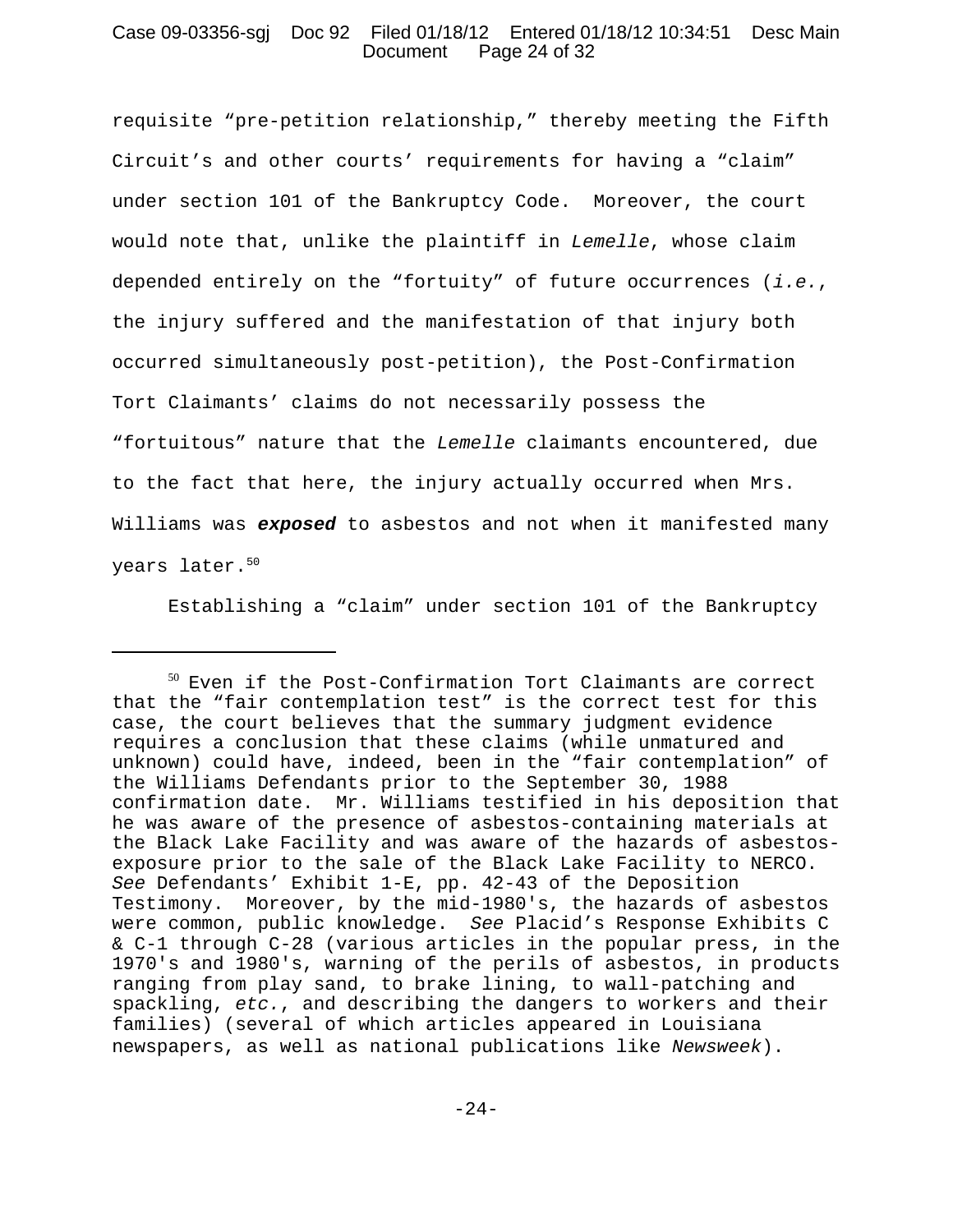# Case 09-03356-sgj Doc 92 Filed 01/18/12 Entered 01/18/12 10:34:51 Desc Main Document Page 25 of 32

Code, however, is only the first step in determining whether the Post-Confirmation Tort Claimants' claims were discharged. The court must now determine whether Mrs. Williams and the Post-Confirmation Tort Claimants were given fair and reasonable notice of the Bankruptcy Case and related claims bar date, sufficient to meet due process requirements.

*B. Were the Post-Confirmation Tort Claimants Given Proper Notice of the Claims Bar Date by Placid?*

Notice is "[a]n elementary and fundamental requirement of due process in any proceeding which is to be accorded finality . . ." *Mullane v. Cent. Hanover Bank & Trust Co.*, 339 U.S. 306, 314 (1950). All creditors are entitled to due process, which requires notice of events in a bankruptcy case that may affect their rights. As set forth in *Mullane*, this means:

notice reasonably calculated, under all of the circumstances, to apprise interested parties of the pendency of the action and afford them an opportunity to present their objections. The notice must be of such nature as reasonable to convey the required information, and it must afford a reasonable time for those interested to make their appearance.

*Id.* However, the application of this requirement depends on the specific circumstances of each creditor, and bankruptcy courts have distinguished the requisite notice that must be given to "known" creditors and "unknown" creditors.

 $-25-$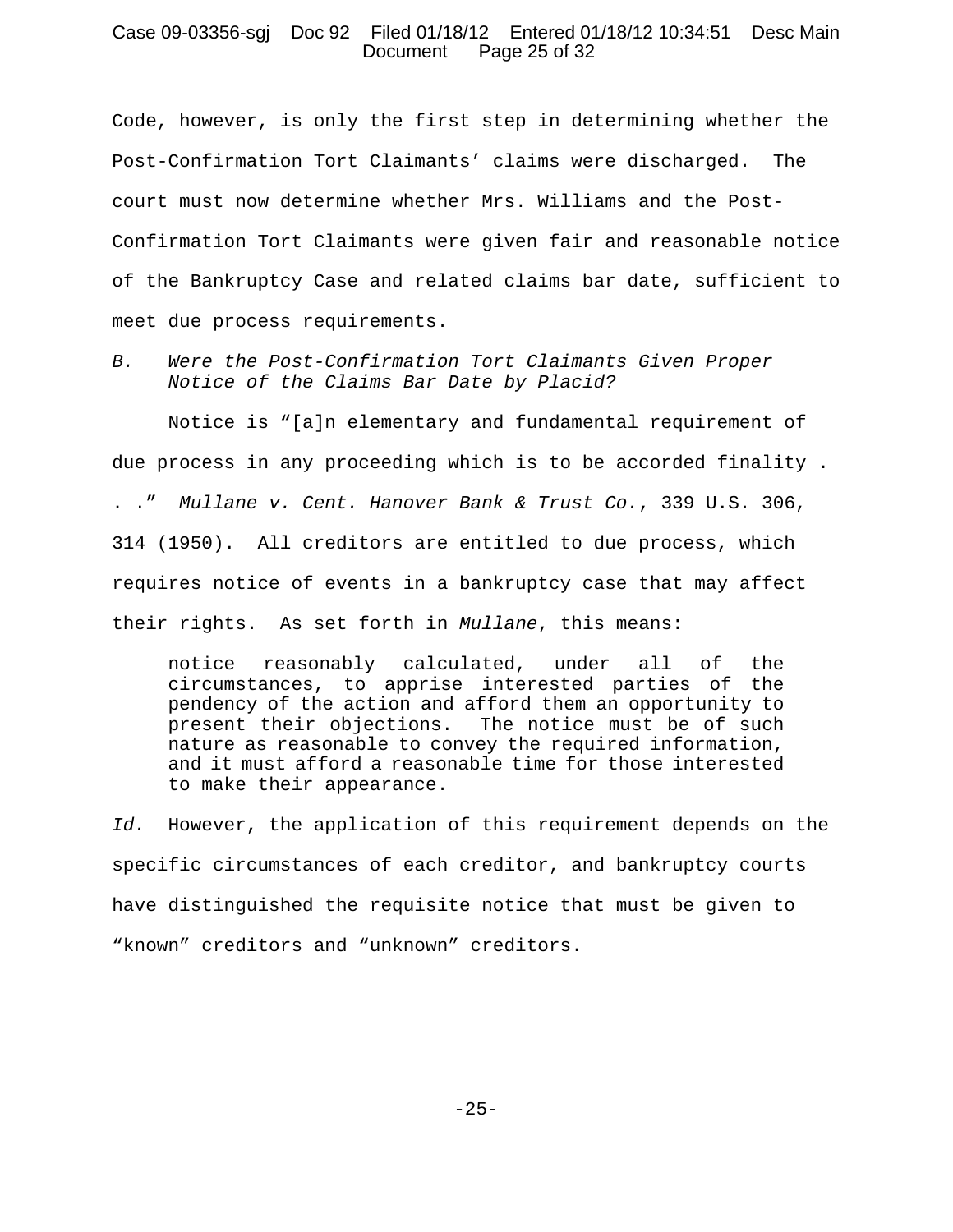## Case 09-03356-sgj Doc 92 Filed 01/18/12 Entered 01/18/12 10:34:51 Desc Main Document Page 26 of 32

# **i. Were the Post-Confirmation Tort Claimants "Known" or "Unknown" Creditors?**

"Unknown" creditors are ones "whose identities or claims are not reasonably ascertainable and those who have merely conceivable, conjectural, or speculative claims." *See Walters v. Hunt (In re Hunt)*, 146 B.R. 178, 182 (Bankr. N.D. Tex. 1992). As to unknown creditors, the "debtors need only to have made reasonable diligent efforts to uncover the identities and claims of any creditors; they are not required to search out each conceivable or possible creditor." *Id.* A creditor is "reasonably ascertainable" if it can be discovered through "reasonably diligent efforts." *Crystal Oil*, 158 F.3d at 297. Moreover, "for a claim to be reasonably ascertainable, the debtor must have in its possession, at the very least, some specific information that reasonably suggests both the claim for which the debtor may be liable and the entity to whom he would be liable." *Id.* Alternatively, "known creditors" include both those claimants actually known to the debtor, as well as those whose identities are "reasonably ascertainable." *Id.*

Here, the court finds that, as a matter of law, the Post-Confirmation Tort Claimants' claims were not reasonably ascertainable by Placid at the time the Confirmation Order was entered. Placid had no specific information that Mrs. Williams, the wife of an employee that worked for Placid, would be exposed

-26-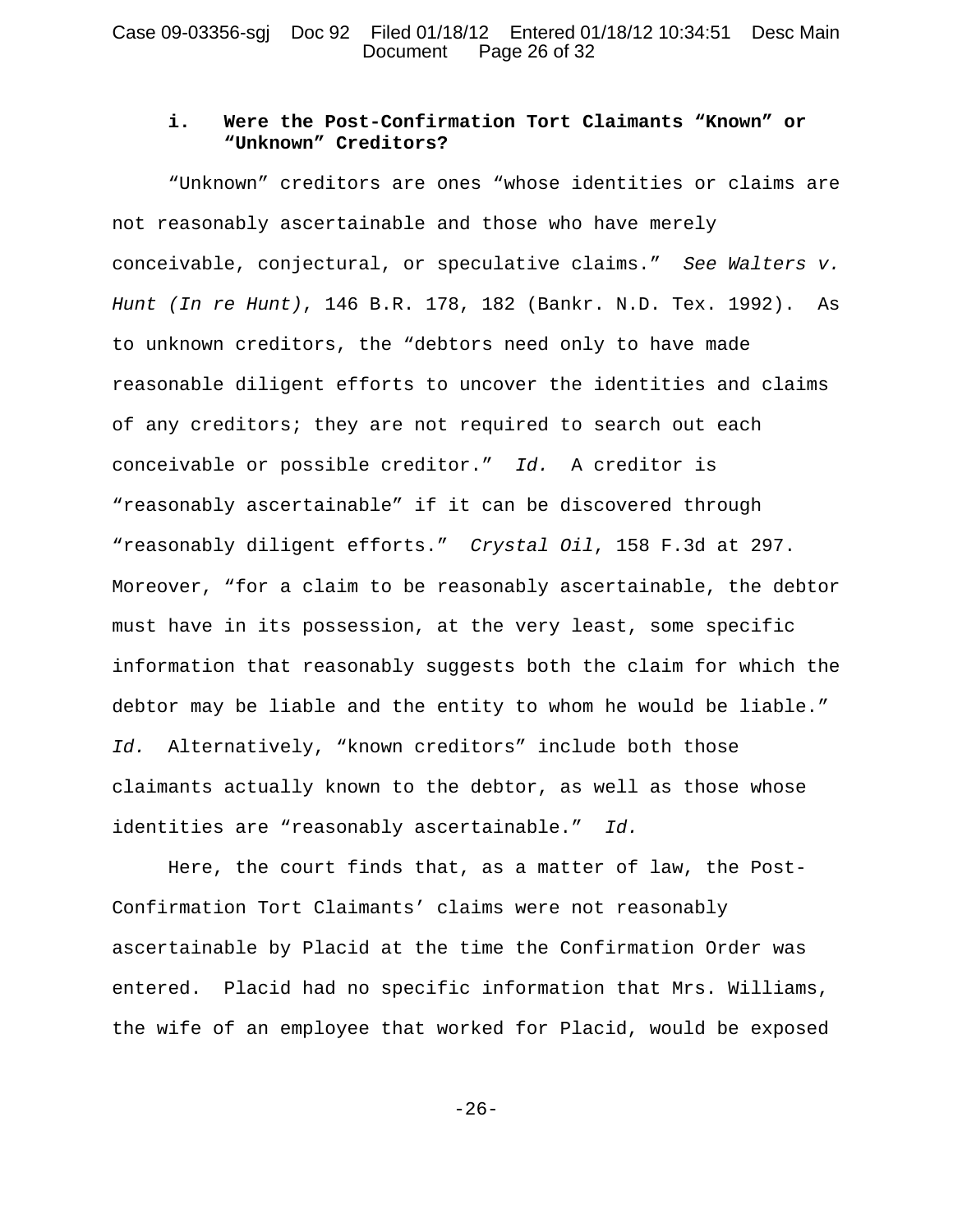### Case 09-03356-sgj Doc 92 Filed 01/18/12 Entered 01/18/12 10:34:51 Desc Main Document Page 27 of 32

indirectly to asbestos from the Black Lake Facility and develop mesothelioma fifteen years after the Bankruptcy Case was concluded. The Post-Confirmation Tort Claimants' claims were at best, conceivable, conjectural, or speculative at that point in time. In fact, the highly speculative nature of these claims is evidenced by the fact that neither Mr. Williams, nor any other Placid employee for that matter (to Mr. Williams' knowledge), $51$ ever developed mesothelioma as a result of exposure to asbestos. Thus, the court finds that at the time the Confirmation Order was entered, the Post-Confirmation Tort Claimants were unknown creditors.

# **ii. What Form of Notice was Required to Discharge the Post-Confirmation Tort Claimants' Claims?**

Having determined that the Post-Confirmation Tort Claimants were unknown creditors, the court must now determine what form of notice Placid was required to give the Post-Confirmation Tort Claimants to satisfy due process requirements and ultimately discharge their claims. In general, for unknown creditors whose identities and claims are not reasonably ascertainable, and for creditors who hold only conceivable, conjectural, or speculative claims, constructive notice of the bar date by publication is sufficient. *Id.*; *Chemetron Corp. v. Jones*, 72 F.3d 341, 348 (3d

<sup>51</sup> Much less, family members (derivatively) of employees.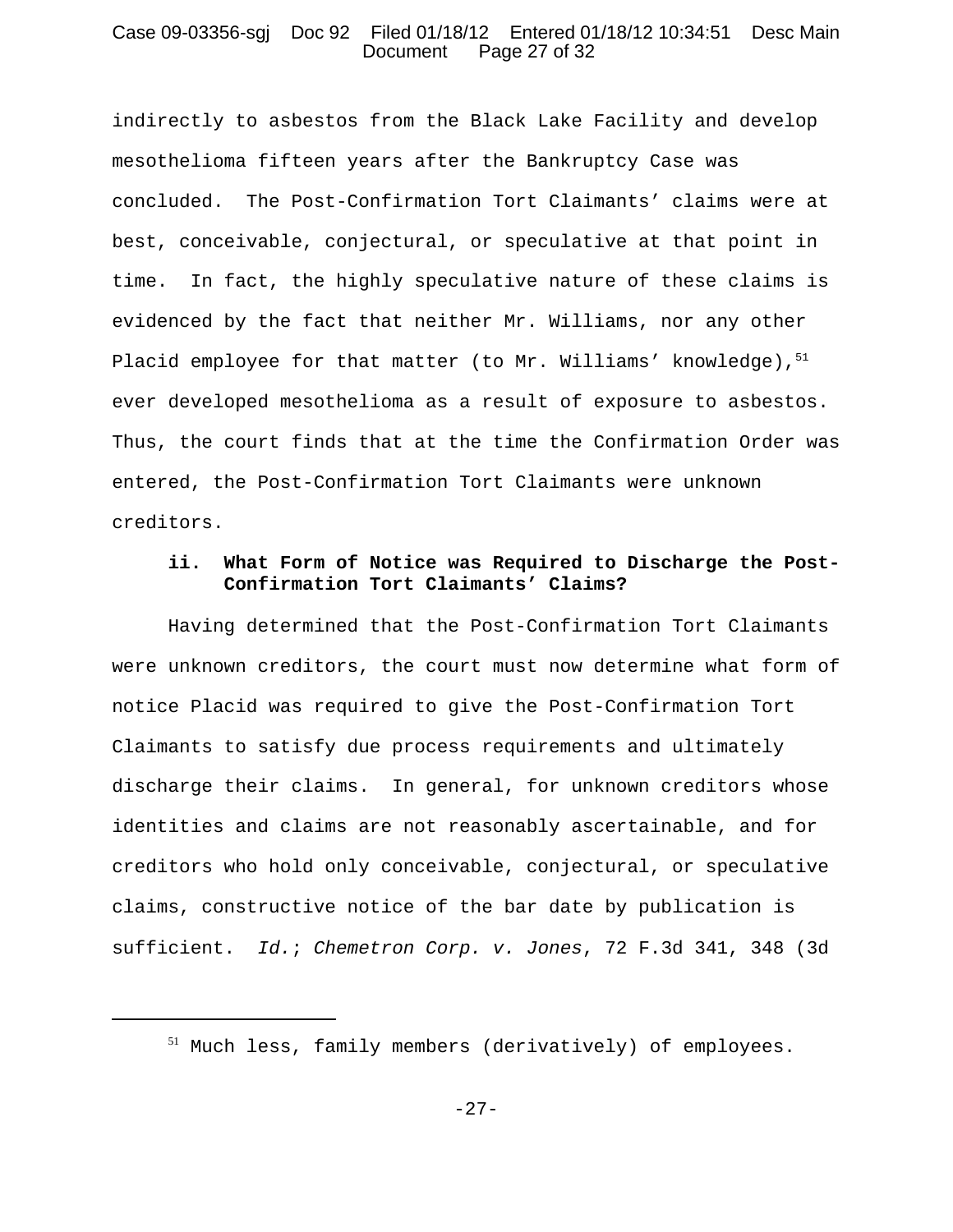# Case 09-03356-sgj Doc 92 Filed 01/18/12 Entered 01/18/12 10:34:51 Desc Main Document Page 28 of 32

Cir. 1995), *cert. denied*, 517 U.S. 1137 (1996) (toxic tort claimants' due process rights were met through publication notice where "it is well established that, in providing notice to unknown creditors, constructive notice of the bar claims date by publication satisfies the requirements of due process"). Here, Placid published notice of the bar date on three separate occasions in the *Wall Street Journal* and such publication notice was, under the circumstances and facts of this case, sufficient as to the Post-Confirmation Tort Claimants' claims.

The court recognizes that barring claims held by persons who may not have been aware of their claims on or before the bar date can be a harsh result for certain claimants. Because of this, in some instances, a future claims representative is appointed to act as a guardian for the unknown future claims. *See Chateaugay*, 2009 WL 367490, at \*6. For example, where a debtor knows that it is facing significant tort liability due to asbestos exposure, it may be reasonable for the debtor to appoint a future claims representative.52 *Id.* Here, based on the summary judgment

 $52$  The court would note that the safeguards that Congress enacted in section 524(g) of the Bankruptcy Code to address asbestos liability and notice concerns, with regard to claimants who may not be aware of their claims against a debtor, were not in existence during the Placid Bankruptcy Case, since section 524(g) of the Bankruptcy Code was not enacted until 1994. While some of the mechanisms embodied in section  $524(q)$  of the Bankruptcy Code were starting to be used prior to the Placid Confirmation Order, Placid (it is undisputed) had never been subjected to asbestos claims, so there would have been no reason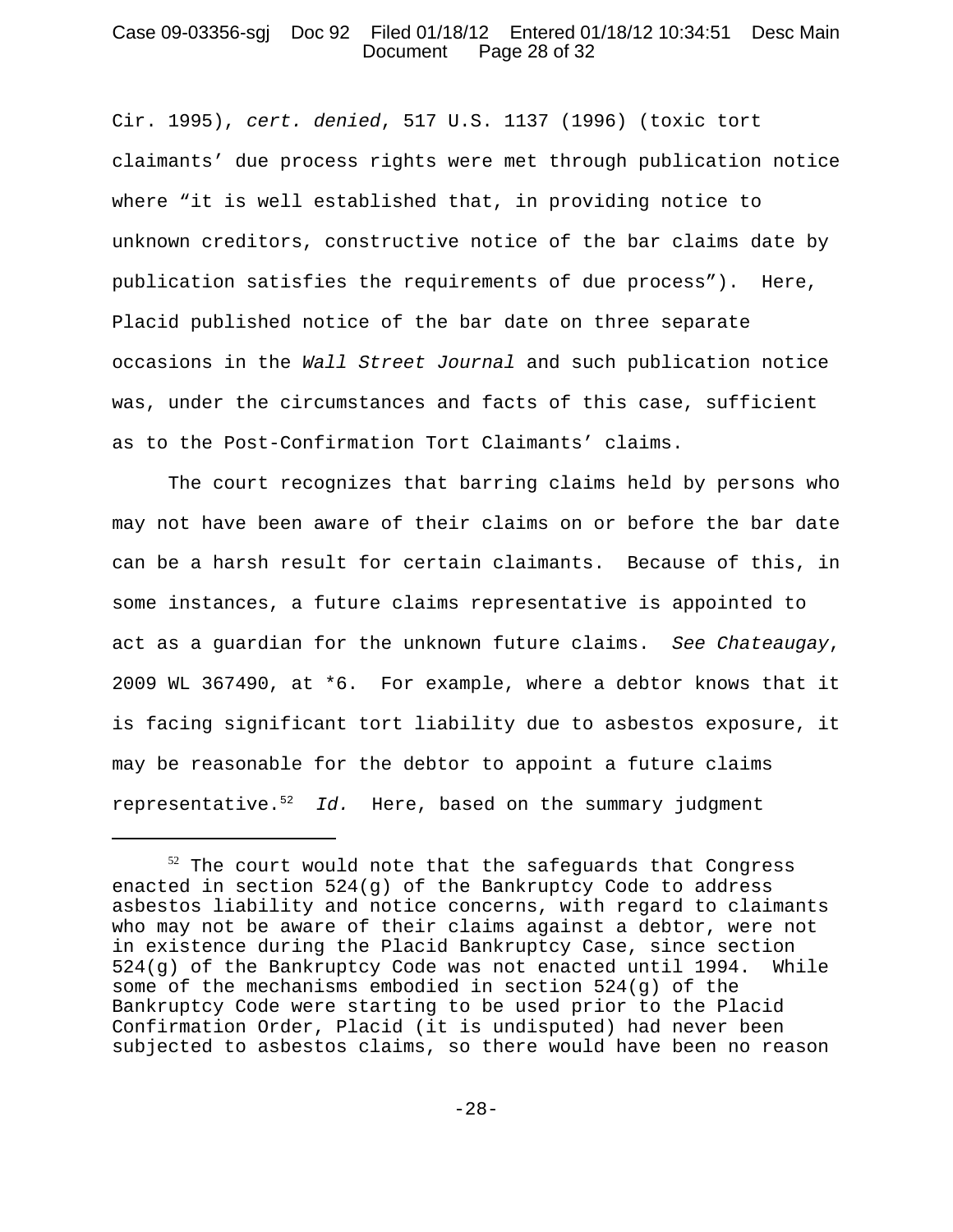# Case 09-03356-sgj Doc 92 Filed 01/18/12 Entered 01/18/12 10:34:51 Desc Main Document Page 29 of 32

evidence, the court does not believe, as a matter of law, that it would have been reasonable for Placid to appoint a future claims representative in its case. First, there had been no prepetition asbestos incidents or events that would even have suggested an awareness by Placid of a potential class of asbestos claimants. Second, it is *highly significant* that the State Court Petition is only one of nine total asbestos-related personal injury claims that has ever been filed against Placid (not including the 31 Placid Refining Company facility post-confirmation claims). For a company as large as Placid, this court does not believe that nine post-confirmation asbestos-related lawsuits (with the first being brought approximately 11 years after the Confirmation Order was entered) is significant enough to show that Placid was even remotely aware of a future asbestos problem.<sup>53</sup> Moreover, even when one looks at the nature of the nine lawsuits that were filed, only four, including this Adversary Proceeding, appear to relate to asbestos exposure near or at the Blacklake Facility. $54$ 

for it to consider the type of mechanisms embodied in section 524(g) of the Bankruptcy Code.

<sup>53</sup> In *Chateaugay*, the bankruptcy court found that the filing of 13 post-confirmation asbestos lawsuits was not significant enough to show that the debtor should have appointed a future claims representative. *Chateaugay*, 2009 WL 367490, at \*6.

<sup>&</sup>lt;sup>54</sup> The court does not find the additional 31 cases that were described in the Revised Agreement as relevant in assessing whether Placid was somehow aware of potential future tort liability and whether the appointment of a future claims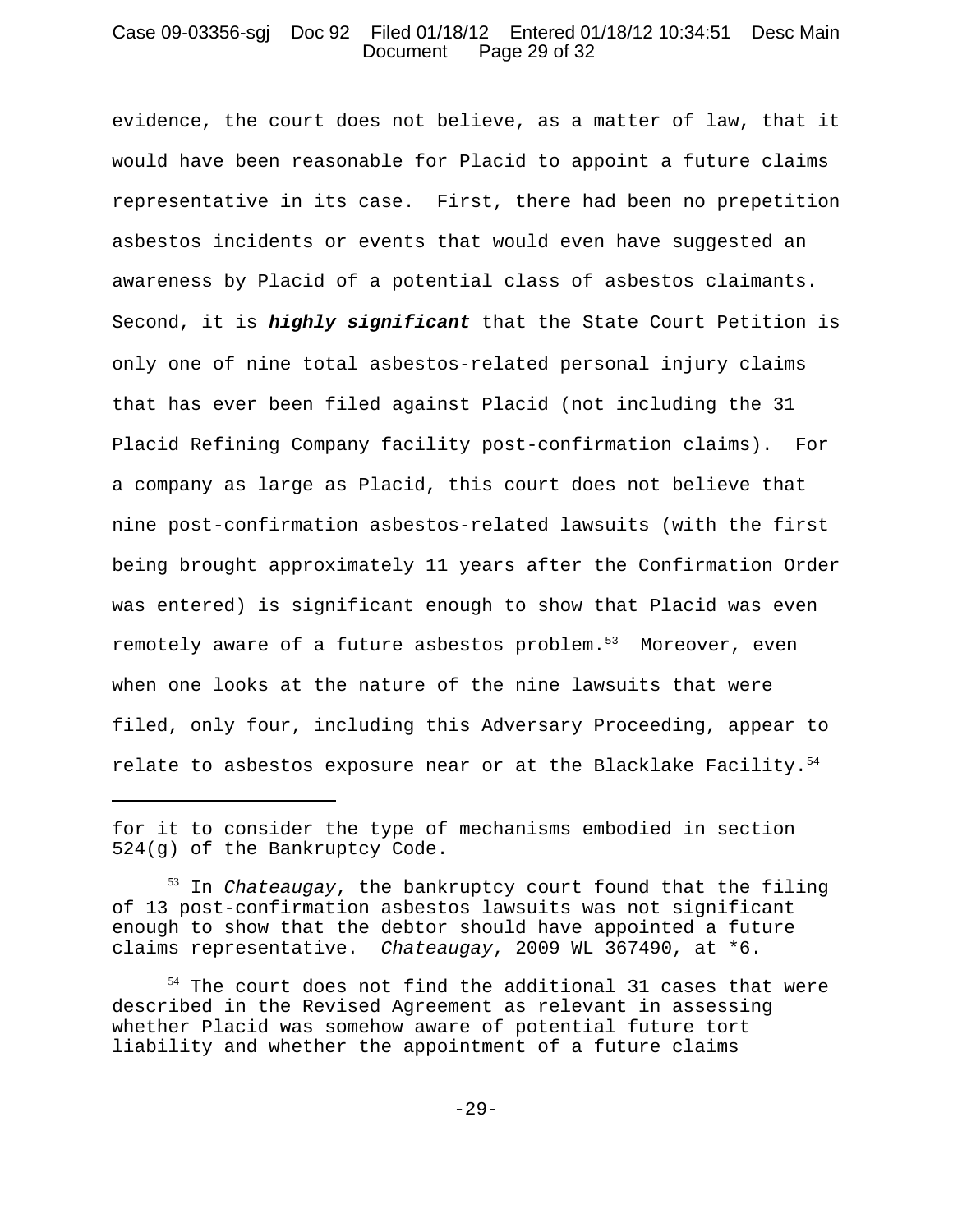# Case 09-03356-sgj Doc 92 Filed 01/18/12 Entered 01/18/12 10:34:51 Desc Main Document Page 30 of 32

Thus, it would not have been reasonable to appoint a future claims representative, and the publication notice was sufficient in discharging the Post-Confirmation Tort Claimants' claims. Due process requires reasonable notice under the circumstances. Here, Placid had hundreds of employees worldwide and only nine asbestos claims have ever been asserted against it relating to its facilities. Since no asbestos claims were ever asserted against it pre-petition, sending actual notice to employees and their families would not have been reasonable. Moreover, a future claims representative would not have been a reasonable or practical tool—when again, only nine asbestos claims had been asserted and Placid was an oil company—not an asbestos manufacturer or distributor or other entity that had reason to expect mass tort claims in the future. The law does not require unreasonable acts in the name of due process. *Tulsa Prof'l*

representative would be reasonable under the circumstances. Not only do all of these lawsuits relate to a non-Placid owned refinery in Port Allen, but Placid Refinery Company (the entity who owned a percentage of the entity operating the refinery and was a wholly-owned subsidiary of Placid), was not a debtor in the Bankruptcy Case and was a separate corporation. Thus, it would not have been reasonable for Placid to consider potential future tort liability when it came to Placid Refinery Company because it would not be reasonable to establish a trust for the benefit of future creditors of a non-debtor entity, especially in light of the fact that no asbestos claims had ever even been filed against either it or this non-debtor entity prior to Confirmation. It is also noteworthy that Placid has never been found liable in any of the Placid Refining Company asbestos cases and has never paid any money to settle such cases.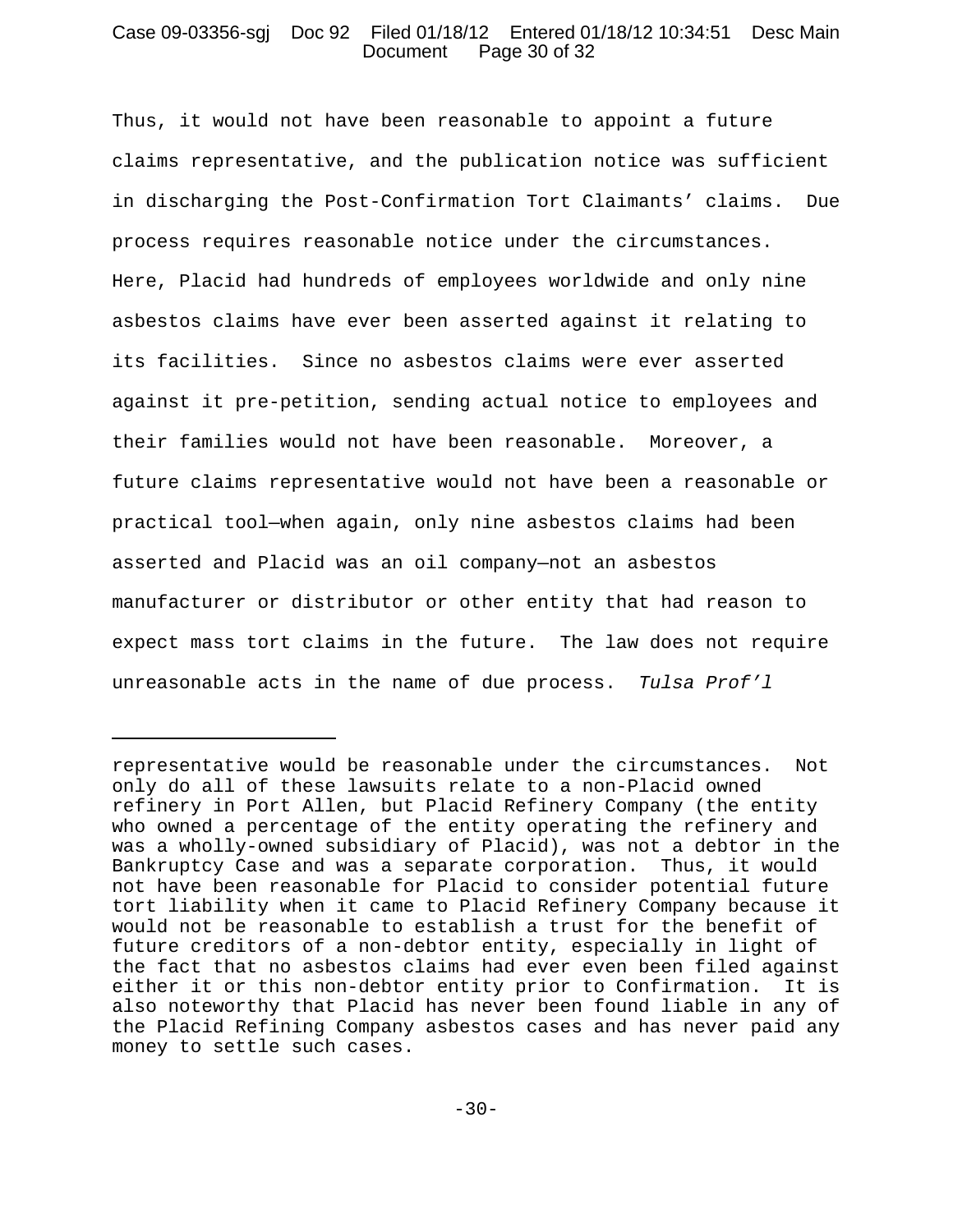# Case 09-03356-sgj Doc 92 Filed 01/18/12 Entered 01/18/12 10:34:51 Desc Main Document Page 31 of 32

*Collection Servs. v. Pope*, 485 U.S. 478, 490 (1988).

# **IV. CONCLUSION**

Bankruptcy courts frequently struggle with the conflicting policy demands that exist between a debtor and its creditors. Life and our laws are not perfect—and the bankruptcy system is no exception. On one side of the coin is the bankruptcy policy goal of providing debtors with fresh starts and resolving claims arising from their pre-bankruptcy conduct. Relatedly, there is also the strong policy concern of preserving the finality of orders. On the other side of the coin are the due process rights of potential creditors who may have been damaged by a debtor's pre-petition conduct, but who may have been unaware of the harm or potential harm. Here, this court follows the majority of cases in the asbestos-bankruptcy context (and what it perceives to be the Fifth Circuit "pre-petition relationship" standard) and finds that prepetition, dischargeable claims existed *vis-a-vis* the Post-Confirmation Tort Claimants and Placid. Further, based upon the facts and circumstances of this particular case, the court ultimately concludes that due process as to the Post-Confirmation Tort Claimants was met (*i.e.,* publication notice to these "unknown creditors" was sufficient—with no need for actual notice to them or a trust mechanism or future claim representative), and, thus, Placid is entitled to keep intact the

-31-